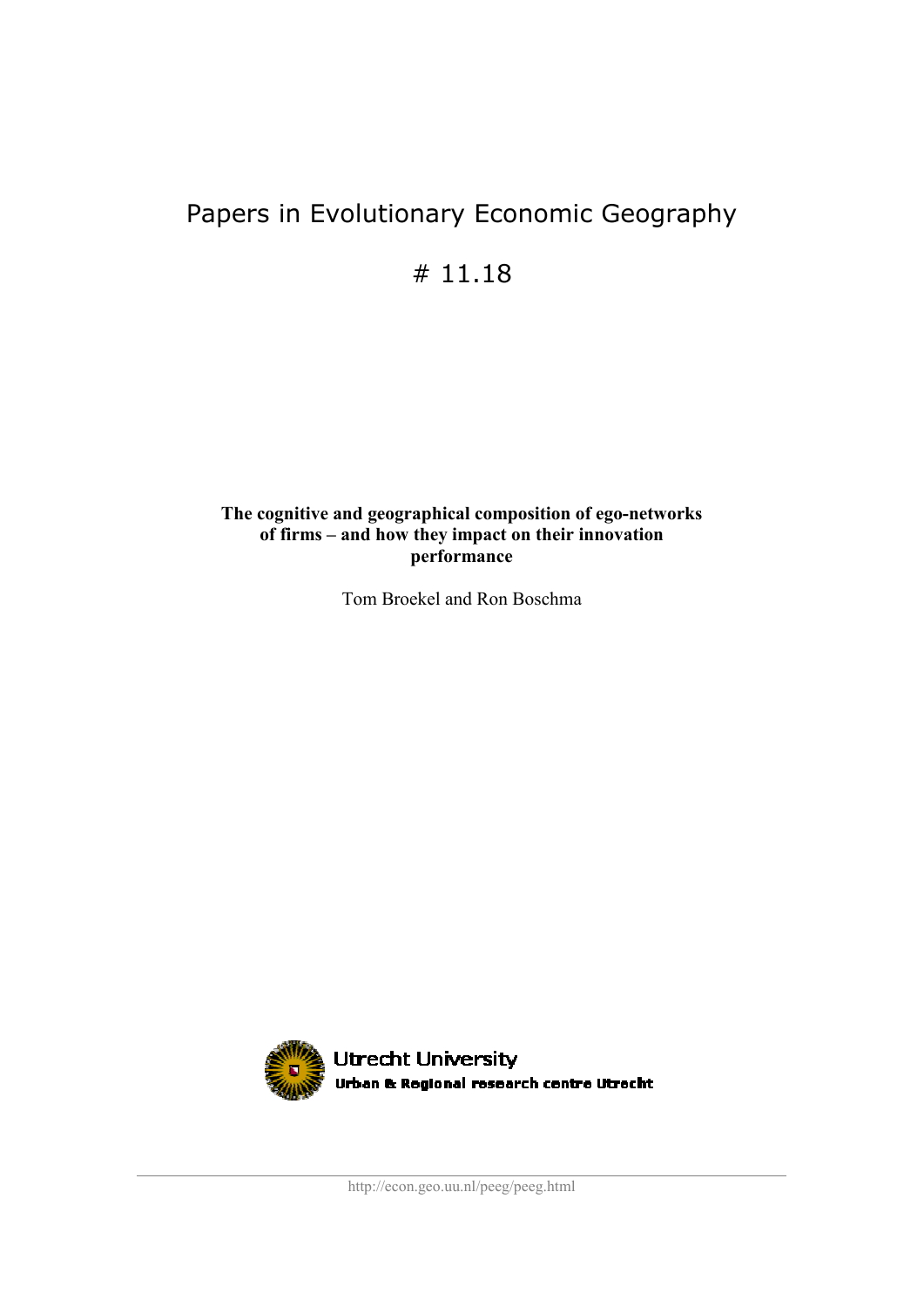# **The cognitive and geographical composition of ego-networks of firms – and how they impact on their innovation performance**

Tom Broekel\*,# and Ron Boschma\*\*

\* Institute of Economic and Cultural Geography, Leibniz University of Hanover \*\*Urban and Regional research centre Utrecht (URU), Faculty of Geosciences, Utrecht University, The Netherlands

1 November 2011

### **Abstract**

Firms' embeddedness into knowledge networks has received much attention in the literature. However, little is known about the composition of firms' ego-networks with respect to different types of proximities. Based on survey data of 295 firms in eight European regions, we show that the ego-networks of firms systematically differ in their geographical and cognitive embeddedness. We find that firms' innovation performance is stimulated if the firm primarily links to technologically related firms as well as technologically similar organizations. Connecting with organizations at different geographical levels yields positive effects as well.

**Keywords:** geographical proximity, knowledge networks, technological relatedness, innovation performance, ego-networks

**JEL Codes:** R11, R12, O18, O33

*# Corresponding author: Tom Broekel, Insitute of Economic and Cultural Geography, Leibniz University of Hanover, Schneiderberg 50, 30167 Hanover, Germany, Tel: +49 511 762 2765, broekel@wigeo.uni-hannover.de*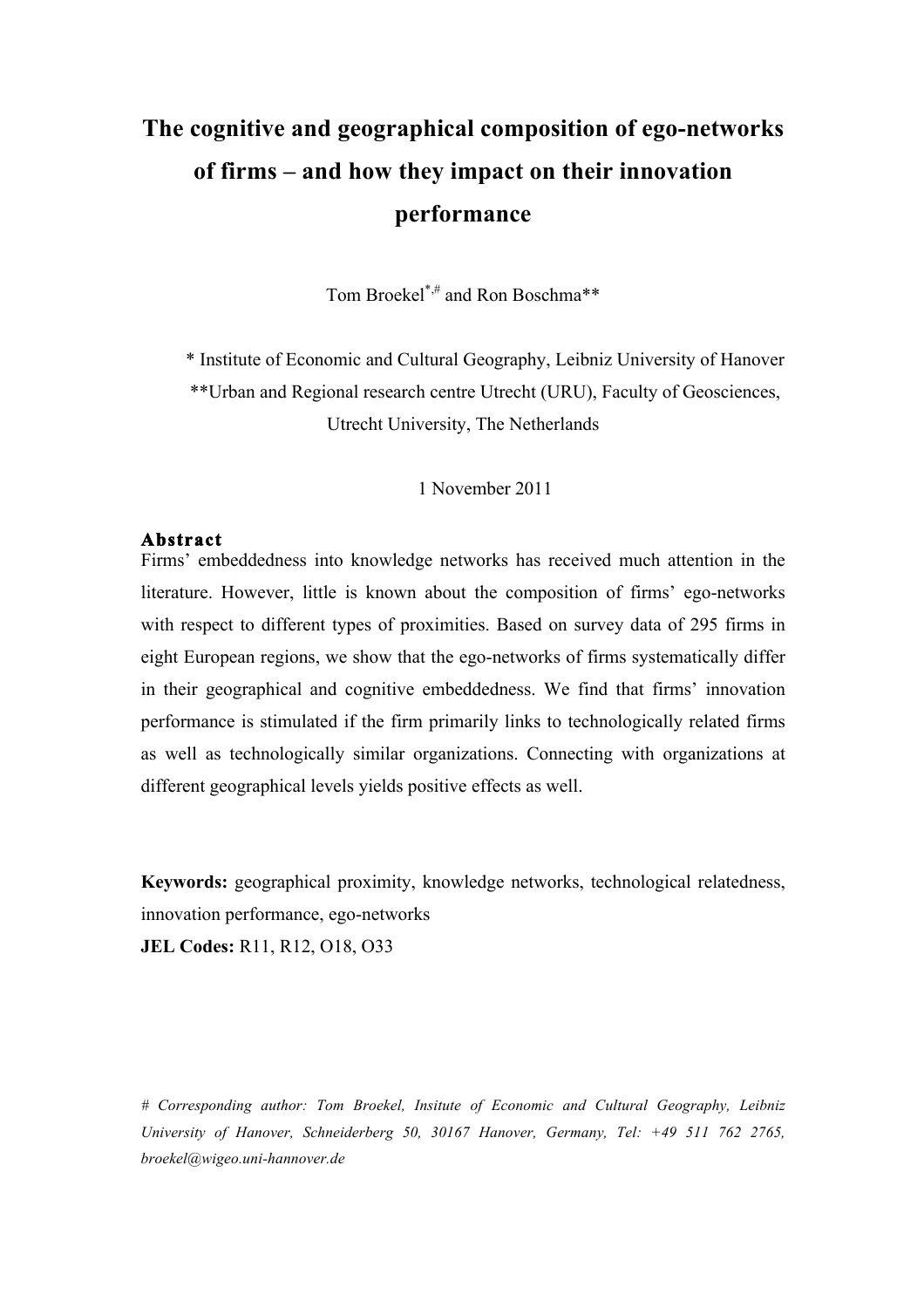#### **1. Introduction**

Access to external knowledge is crucial for firms' research and development activities as it allows to complement internal resources (Powell et al., 1996). This implies that firms' embeddedness into knowledge networks is crucial for their economic success (e.g. Uzzi, 1996; Cantner & Graf, 2004). This raises the question of what factors influence the structure of knowledge networks. Boschma (2005) proposed five proximity types that influence the probability of organizations to establish a knowledge link. Researchers have analyzed the role these proximities play for the development of knowledge networks (e.g., Breschi & Lissoni, 2003; Balland, 2011) and firms' performance (e.g. Gluckler, 2007; Broekel and Boschma, 2011).

To assess the relevance of proximities for firms' innovative success, studies usually relate the innovative output of a firm to the *average* proximity (on one of these dimensions) with the knowledge exchange partners of the firm. This means that firms' ego-networks are often condensed into a single measure. However, little is known about the *composition* of firms' ego-networks concerning the types of proximity. This also applies to the impact of particular proximity structures in firms' ego-networks on firms' innovative success. In addition, studies tend to focus only on one type of proximity, or when they do consider multiple proximity types, these are treated as being independent of each other. However, proximity in one dimension can substitute for proximity in another dimension. For instance, being geographically close allows for better communication when two partners are cognitively distant because of the better possibilities to interact face-to-face. The proximity types may also work together when it comes to their effects on innovation. Cognitive proximity has an exceptional position among the proximity types (Boschma (2005). Similar to the other proximities, it facilitates knowledge exchange, but it also defines the learning potential for the creation of novel ideas and solutions. Therefore, we argue that the effects of the other types of proximities on innovative success have to be seen and empirically investigated in relation to that of cognitive proximity.

This paper analyses the cognitive and geographical composition of the egonetworks of 295 firms in 8 European regions and 9 different industries. In particular, we focus on the relationship between the geographical and the cognitive structure of firms' ego-networks and analyze whether firms interact more intensively with technologically similar, related or dissimilar organizations at particular geographical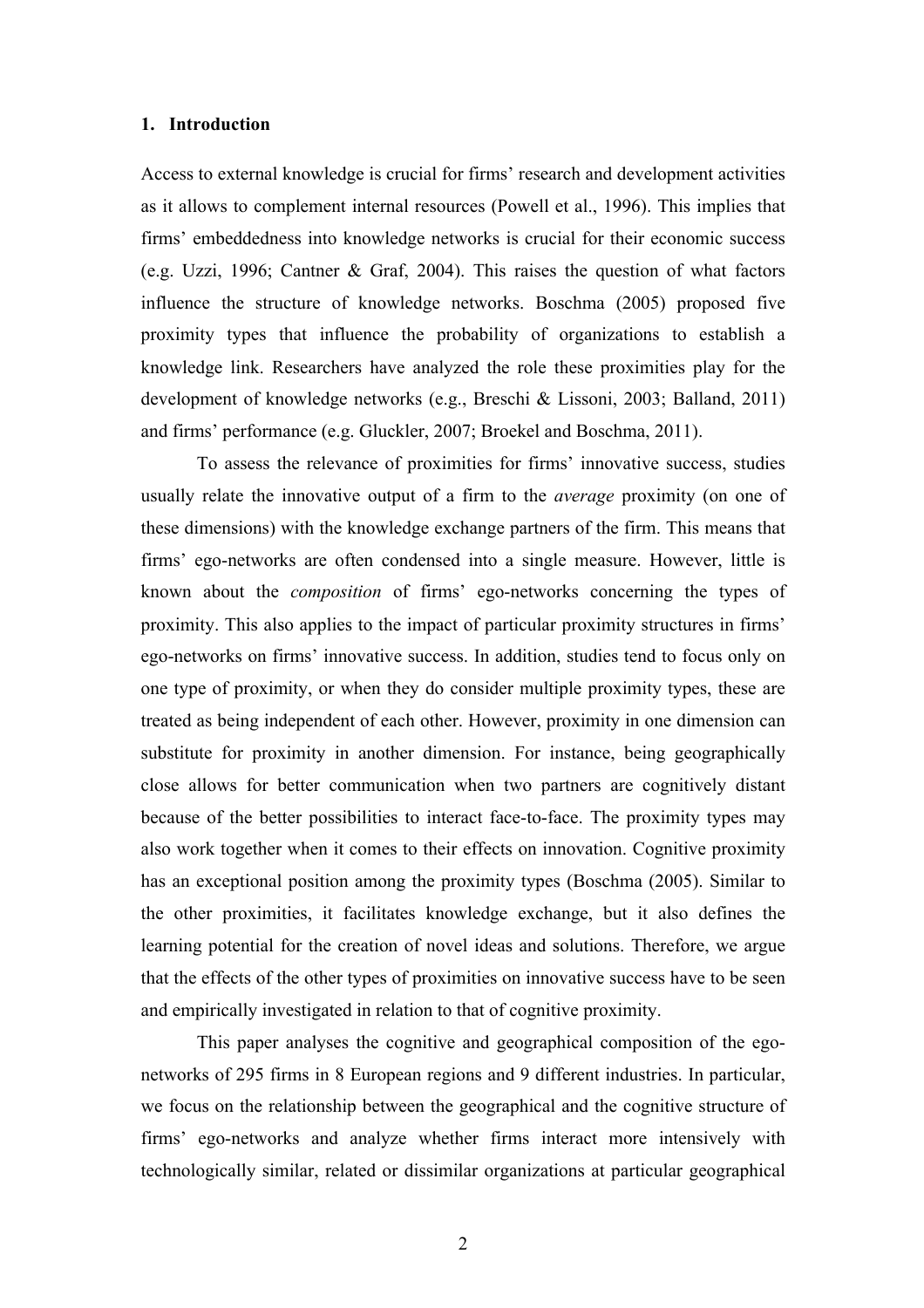levels (regional and non-regional). By means of a cluster analysis technique, we interact the cognitive with the geographical proximity dimension and systematically identify groups of firms whose ego-networks show particular *combinations* of links with specific geographical and cognitive characteristics. We use that information to test whether particular geographical or cognitive ego-network structures or combinations of these are more conducive for innovative performance than others.

The paper is structured as follows. In Section 2, the proximity framework is briefly introduced and arguments are made for how the different proximities matter for innovative success. The employed data is unveiled in Section 3, while Section 4 sets out the approach. Section 5 presents the results. Section 6 concludes.

#### **2. Proximity, networks and innovation**

Firms' embeddedness into knowledge networks is increasingly being recognized to influence their economic and innovative success (Powell et al., 1996). A rich literature has emerged that analyzes factors driving the formation of knowledge networks. Inspired by the French school of proximity (see, e.g., Torre & Rallet, 2005), Boschma (2005) proposes five types of proximity (i.e. cognitive, social, organizational, institutional, and geographical) that may impact firms' likelihood to engage into knowledge exchange with other organizations. A flourishing empirical literature has taken up these ideas and has investigated the driving forces behind network formation (see, e.g., Breschi & Lissoni, 2003; Cantner & Graf, 2004; Ter Wal & Boschma, 2009; Balland, 2011; Broekel & Boschma, 2011).

Also, the composition of firms' links has received attention in terms of geographically proximate and distant partners (see, e.g., Meyer-Krahmer, 1985; Arndt & Sternberg, 2000; Bathelt et al., 2004) as well as cognitively proximate and distant partners (see, e.g., Fritsch, 2003; Nooteboom et al., 2007; Balland et al., 2010). Especially the economic relevance of the type of partner (in terms of the proximity dimensions) has been the focus of researchers. For instance, (Sternberg & Arndt, 2001) showed that a balance between intra- and interregional links is most conducive for firms' innovation performance. Phelps (2010) found that access to greater variety improves innovation activities. Nooteboom et al. (2007) and Broekel & Boschma (2011) found evidence that in terms of innovative success, an optimal level of cognitive proximity might exist. That is, both higher cognitive proximity (i.e. greater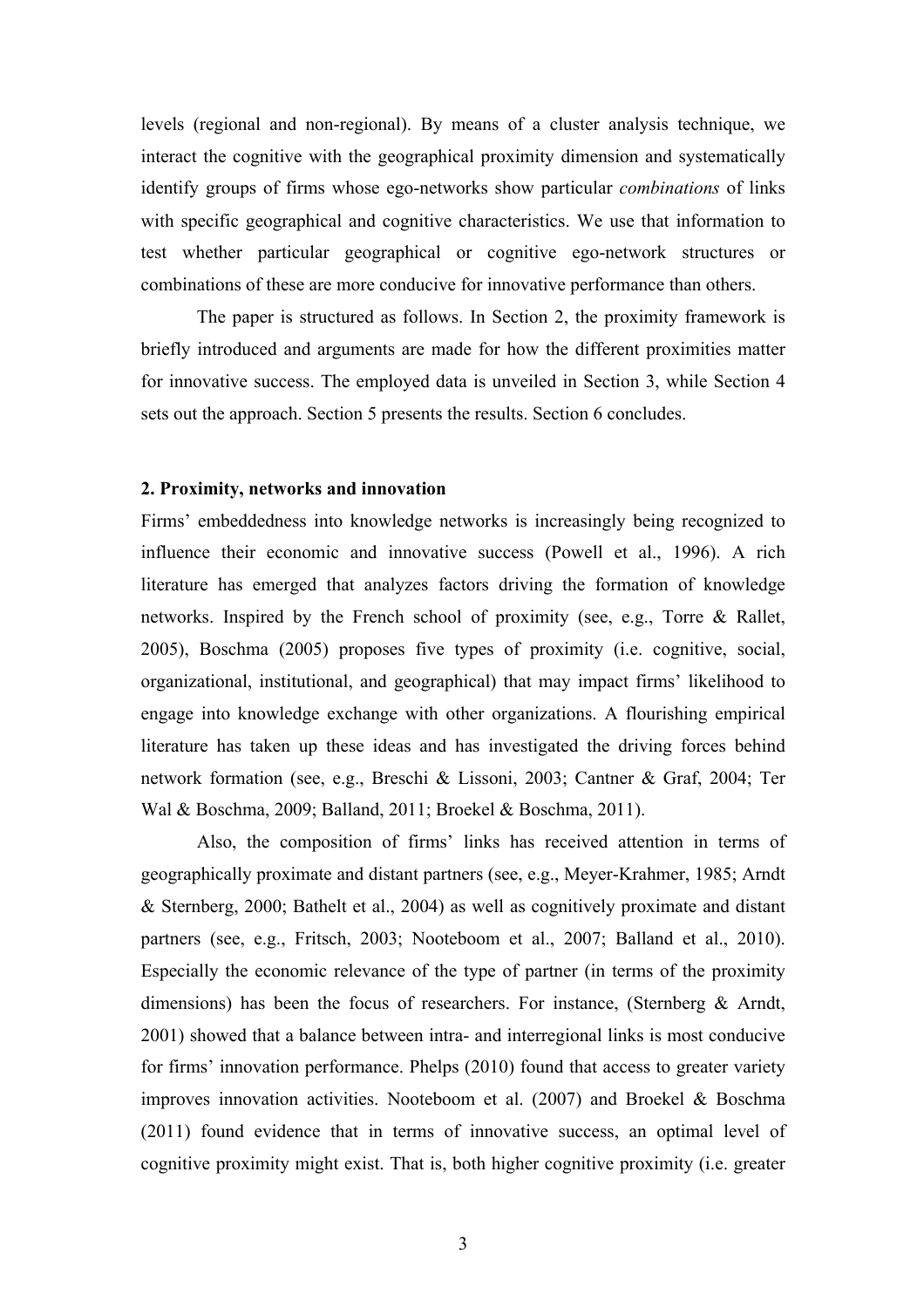technological similarity) as well as lower cognitive proximity (lower technological similarity) tends to reduce the innovation performance of firms. And Uzzi (1996) demonstrated that a mixture of low (social) proximity and high (social) proximity, that is, a combination of arm's length ties and embedded ties, is most conducive for the competitiveness of firms.

Boschma & Frenken (2009) proposed the concept of "proximity paradox". While high degrees of proximity ease communication and exchange of knowledge and make the establishment of links between firms more likely, too high levels of proximity may not lead to higher innovation performance *per se*, and may possibly even reduce it. Accordingly, the benefits a firm can gain from particular links may be related to optimal levels of proximity in its various dimensions. In this respect, Boschma & Frenken (2010) made an important distinction between social, organizational, institutional and geographical proximities on the one hand, and cognitive proximity on the other hand. For the first four types of proximity, an "optimal level" refers to a *mixture* of links with low and high proximity. For instance, they argue for geographical proximity (and similarly for the other three proximity types): "[*w*]*hen thinking about an optimal level of geographical proximity, this does not mean determining an optimal geographical distance between two agents. Instead, one should think of a balance of local and non-local linkages*" (Boschma and Frenken, 2010, p. 6-7). In contrast, to be beneficial, they propose that an optimal level of cognitive proximity needs to exist for each link.

This is not only relevant from a theoretical perspective, it also matters empirically. For instance, many studies that test for the effect of cognitive proximity estimate the *average* technological similarity (cognitive distance) of a focal firm to its direct knowledge exchange partners (Nooteboom et al., 2007; Broekel and Boschma, 2011). However, the estimated *average* can be identical for very different distributions. In a very simplified example, two firms might have two partners each. For firm **A**, one link has a maximum technological similarity index of 1 and the other one is at a minimum with value 0. The average technological similarity of this firm to its ego-network is 0.5, which is the same value obtained for firm **B,** which has two partners with a similarity of 0.5 each (mean similarity). Accordingly, both firms obtain the same average similarity index value of 0.5. However, in the proximity framework, firm **A**'s links are expected to lower the innovation performance of the firm as a great cognitive overlap (similarity of 1) implies a lack of variety for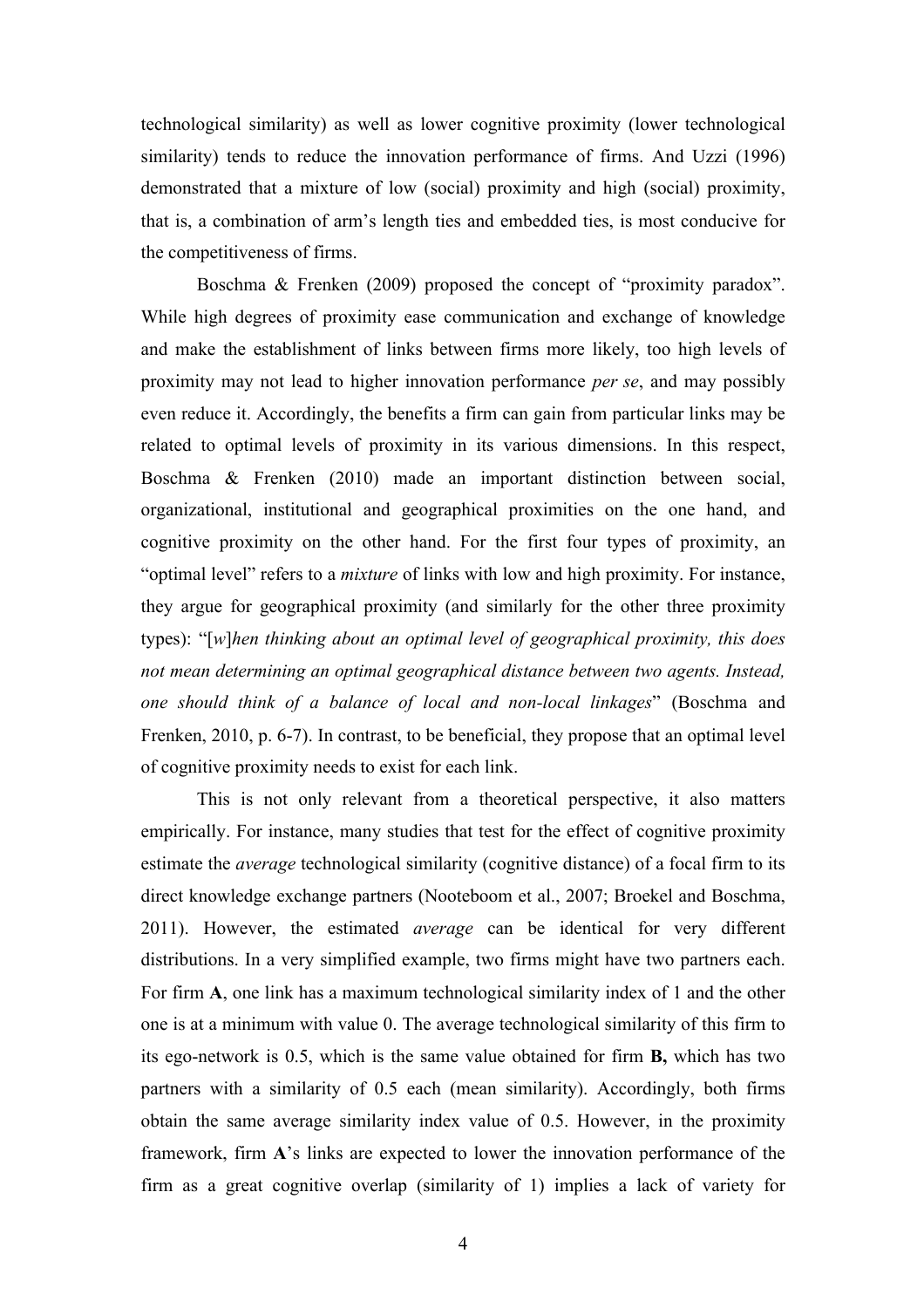innovation creation and a low cognitive overlap (similarity of 0) implies a lack of effective communication. In contrast, firm **B** is expected to have a high innovation performance since the links with both partners are characterized by effective communication and sufficient levels of new variety. Any analysis using the averaged similarity index treats both firms **A** and **B** identically and is therefore unable to discriminate between the two very different cases.

Boschma (2005) also pointed out that the proximity types are related to each other in two ways. Firstly, proximities can be substitutes rather then complements when it comes to the establishment of links and their success. It can be sufficient to be proximate in just one dimension to link to an organization: being proximate in another dimension does not yield further effects (Boschma and Frenken, 2010). This argument is backed by empirical findings. For instance, Singh (2005) showed that geographical proximity fosters the establishment of links among researchers that are distant in the cognitive dimension. Ponds et al. (2007) found that geographical proximity helps to overcome institutional distance. In their study, industry-university relations are more likely if firms and universities are geographically proximate, while universityuniversity relations span greater geographical distances.

Secondly, the proximities can be related when it comes to their effects on innovation. It is still empirically unclear if proximity in one dimension can substitute for proximity in another dimension in terms of firms' innovation performance. For instance, it seems plausible that being geographically close allows for more efficient communication even when the two partners might be cognitively distant because of the better possibilities to interact face-to-face. However, in many cases geographical proximity might just capture the effects of other types of proximity (social, institutional, organizational), questioning its direct and independent impact.

Cognitive proximity though has an exceptional position among the other proximity types. Similar to the other types, cognitive proximity facilitates knowledge exchange, but it also defines the learning potential, i.e. the potential for the creation of novel ideas and solutions. In that respect, some cognitive distance is needed for interactive learning and innovation (Nooteboom, 2000). The other proximity types (i.e. geographical, social, institutional and organizational) are not directly related to the learning potential and primarily impact on communication efficiency and the success of knowledge exchange (Boschma, 2005). We argue therefore that the effects of these proximities on innovative success have to be seen in relation to that of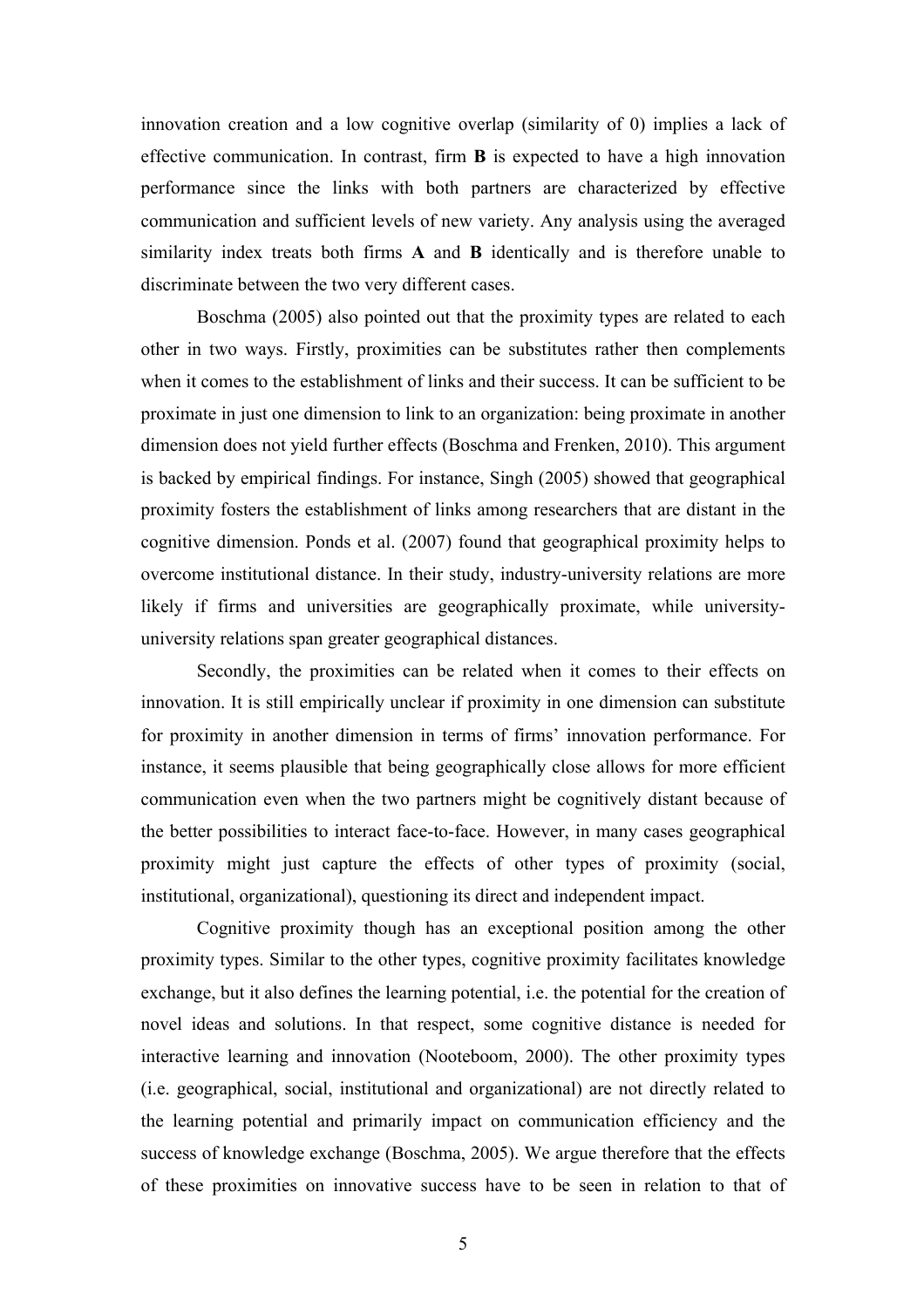cognitive proximity. Our study takes up this issue by analyzing the relationship between geographical proximity (as an enabling factor of knowledge exchange) and cognitive proximity for innovation performance of firms. More precisely, we test if particular geographical or cognitive structures in firms' ego-networks are more conducive for their innovation performance than others. Subsequently, these structures are confronted with information on combined cognitive and geographical structures and we investigate which of these structures enhance firms' innovation performance.

#### **3. Data**

Our empirical study is based on a database collected for an European project on "*Constructing regional advantage: Towards state-of-the-art regional innovation policies in Europe?*" funded by the European Science Foundation. Research teams in a number of European countries (the Czech Republic, Germany, the Netherlands, Sweden and Turkey) interviewed firms in different European regions and industries with a harmonized questionnaire. Questions concerned R&D activities of firms, their innovative success, and their engagement in knowledge exchange activities. The latter included detailed information on organizations they have been in contact with during the last three years, and with which they exchanged technological knowledge relevant for their innovation activities. This information is used to construct their egonetworks concerning the sourcing of technological knowledge.

| Industry        | Region                | Country            | Firms |
|-----------------|-----------------------|--------------------|-------|
| Automotive      | Southwest Saxony      | Germany            | 58    |
| Aerospace       | <b>Netherlands</b>    | <b>Netherlands</b> | 71    |
| Biotechnology   | North Rhine-Wesphalia | Germany            | 23    |
| Biotechnology   | Prague                | Czech Republic     | 16    |
| Biotechnology   | Scania                | Sweden             | 30    |
| ICT             | Prague                | Czech Republic     | 29    |
| Video Game      | Hamburg               | Germany            | 20    |
| Moving Media    | Scania                | Sweden             | 37    |
| <b>Textiles</b> | Denizli               | Turkey             | 31    |
| Food            | Scania                | Sweden             | 28    |
| Electronics     | South Moravia         | Czech Republic     | 29    |
| Total           |                       |                    | 372   |

| Table 1: Overview included cases |  |
|----------------------------------|--|
|----------------------------------|--|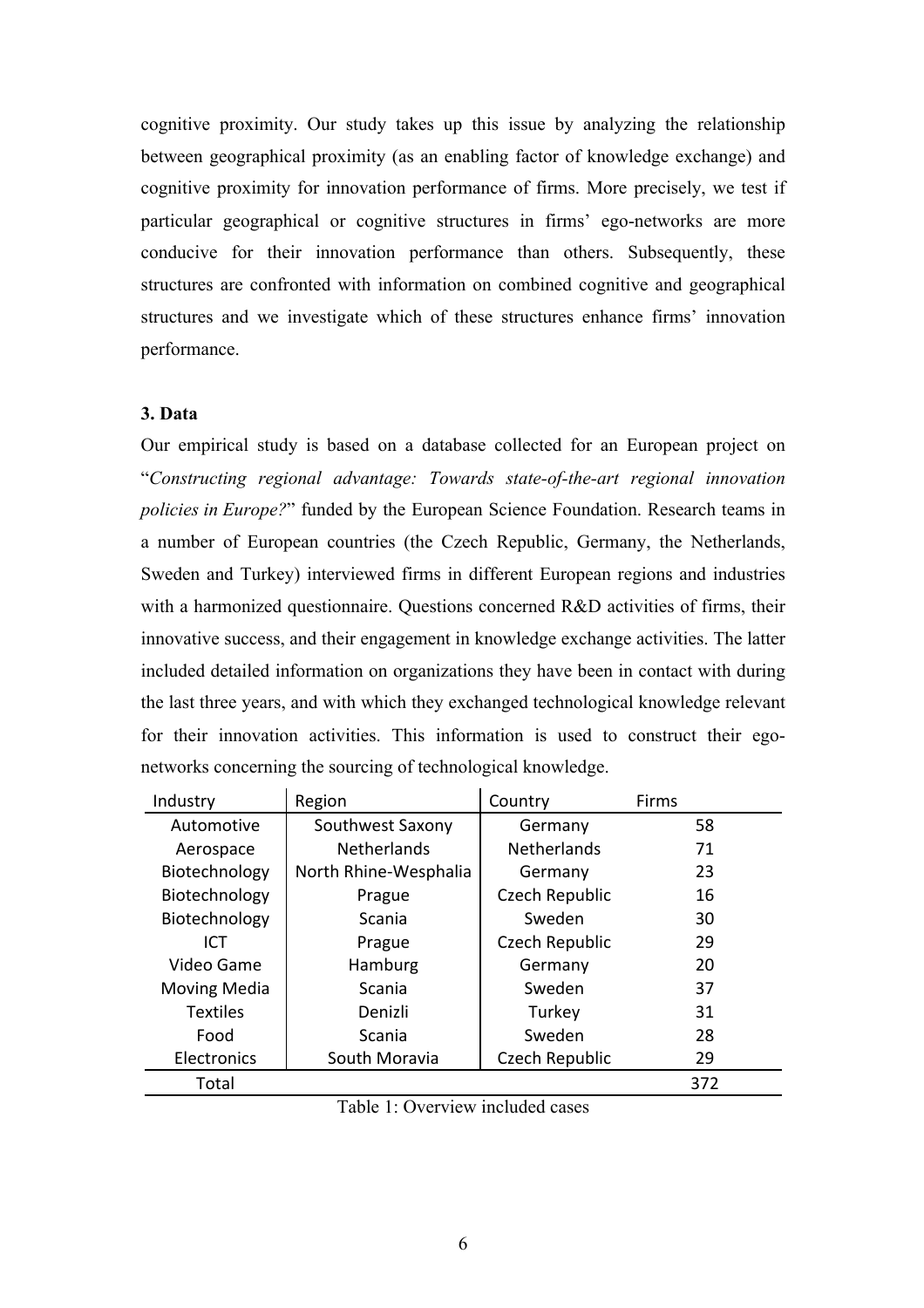As shown in Table 1, data was collected on 372 firms in 8 European regions and 9 industries. 295 firms reported at least one link concerning the exchange of technological knowledge. On average, 5.31 links were mentioned (see Table A1). The distribution of the number of links is strongly skewed with 50% of the firms reporting 4 links or more. Only 8 percent of the 295 firms mentioned just one organization with which they exchanged technological knowledge. The maximum number of links is 36.

In this study, for two proximity types (cognitive and geographical), we will group firms that have similar structures in ego-networks concerning the respective proximity. Our data restricts us to these two types. In a similar manner as Cassiman et al. (2005), the technological similarity between an interviewed firm and its knowledge exchange partner is reported on a scale between 1 and 5 for each link. For all 2,110 links, on average, a similarity of 2.83 was reported. For all firms and contacts, the geographical location (i.e. the latitude and longitude) was recorded, allowing the estimation of the geographical distance between firm and contact organization. The mean geographical distance is fairly large with 886 km, which is however caused by a number of long distance links (>10,000). The median distance is just about 177 km.

#### **4. Empirical Approach**

#### **4.1 Defining the structure of ego-networks**

As pointed out before, studies analyzing the effects of proximities on innovation often rely on the average geographical and cognitive distance of a focal firm to its egonetwork. However, the average gives only limited insight into the structure of egonetworks as the mean can be identical for very different empirical distributions.

To obtain a picture of the cognitive composition of the ego-network of a firm, we constructed three variables: (1) the share of links that show low technological similarity; (2) the share of links with medium technological similarity; and (3) the share of links to organizations whose knowledge base is similar to that of the focal firm. These shares are derived from the 1 to 5 scale similarity variable as follows: values equal to 1 are defined as low technological similarity (SIM\_LOW), values from 2 to 3 are characterized as medium similarity relations (SIM\_MEDIUM), and values of 4 and 5 refer to high similarity (SIM\_HIGH). This classification is based on own experiences during interviews and re-samples the distribution of the original values quite well, as shown in Table 2. We then grouped the firms according to the similarity in their profiles by applying a cluster analysis to the three shares.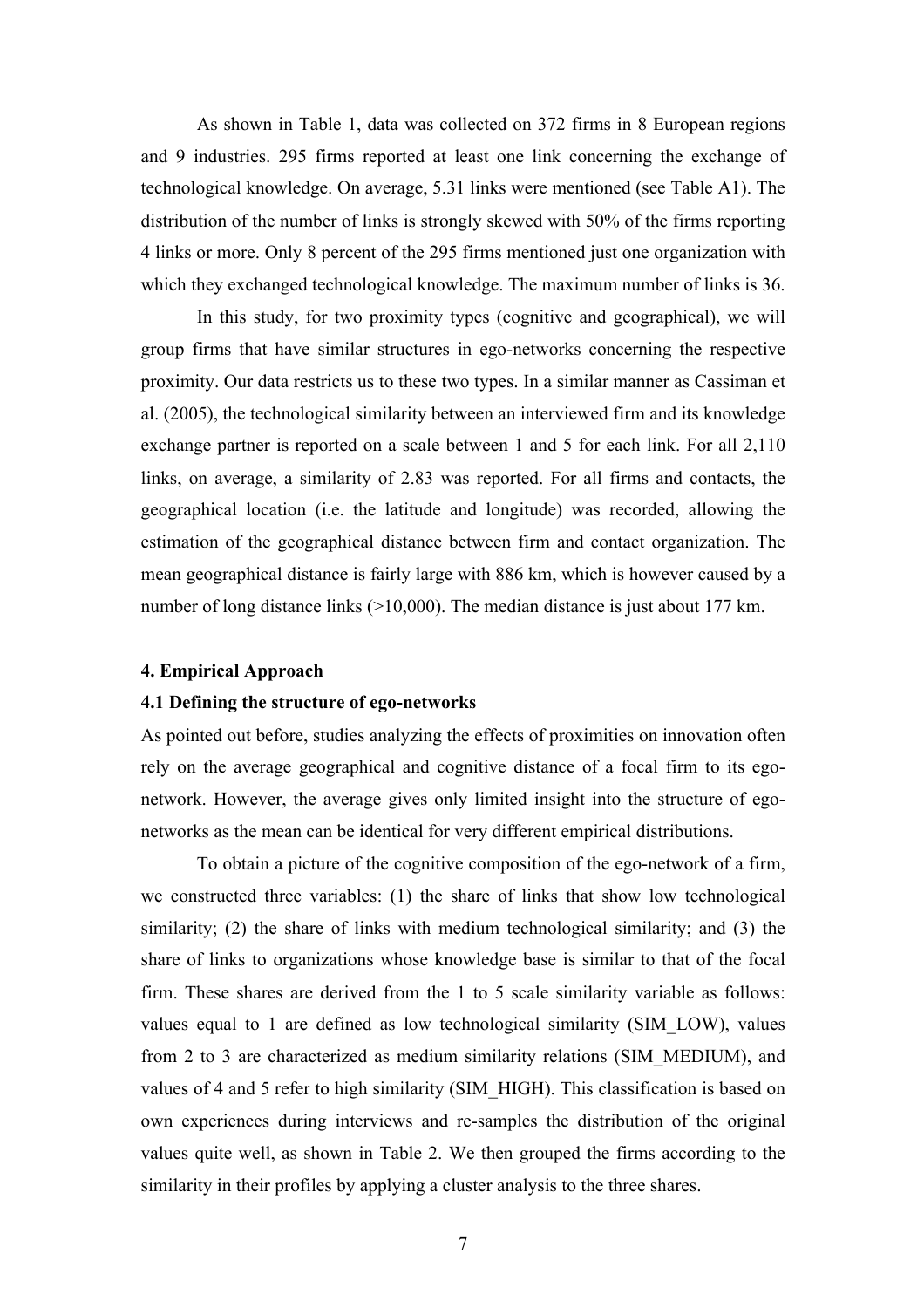In a similar fashion, we analyze the geographical dimension. We are particularly interested in firms' embeddedness in regional knowledge networks, which refer to links to firms at low geographical distances. This implies we need to differentiate between regional and non-regional linkages. The data covers firms from different countries and regions. For this reason, "regional" may refer to quite different distances in each case. For example, distances between Dutch cities rarely exceed 200 kilometer, while this is different in Sweden. Accordingly, the size of regions is likely to vary substantially, which makes the definition of an universal threshold distance problematic. Figure 1 shows the distribution of the geographical distances of all links (excluding those larger than 2,000 km), smoothed with a standard Gaussian kernel density. A clear peak of link distances is visual at around 40 km and a flattening of the curve from 600 km onward. Based on this, three variables were created: (1) the share of links with distances equal or less than 40 km (REGIONAL); (2) the share of linkages with distances between 40 and 600 km (MEDIUM); and (3) the share of knowledge relations exceeding a distance of 600 km (LARGE). As shown in Table 2, these shares also resemble the distribution of geographical distances quite well. Clusters for these three variables are identified with a cluster analysis.



**Figure 1: Distribution of links' geographic distance**

Above, we treated the cognitive and geographical structure of firms' ego-networks independently of each other. However, this does not take into account the case of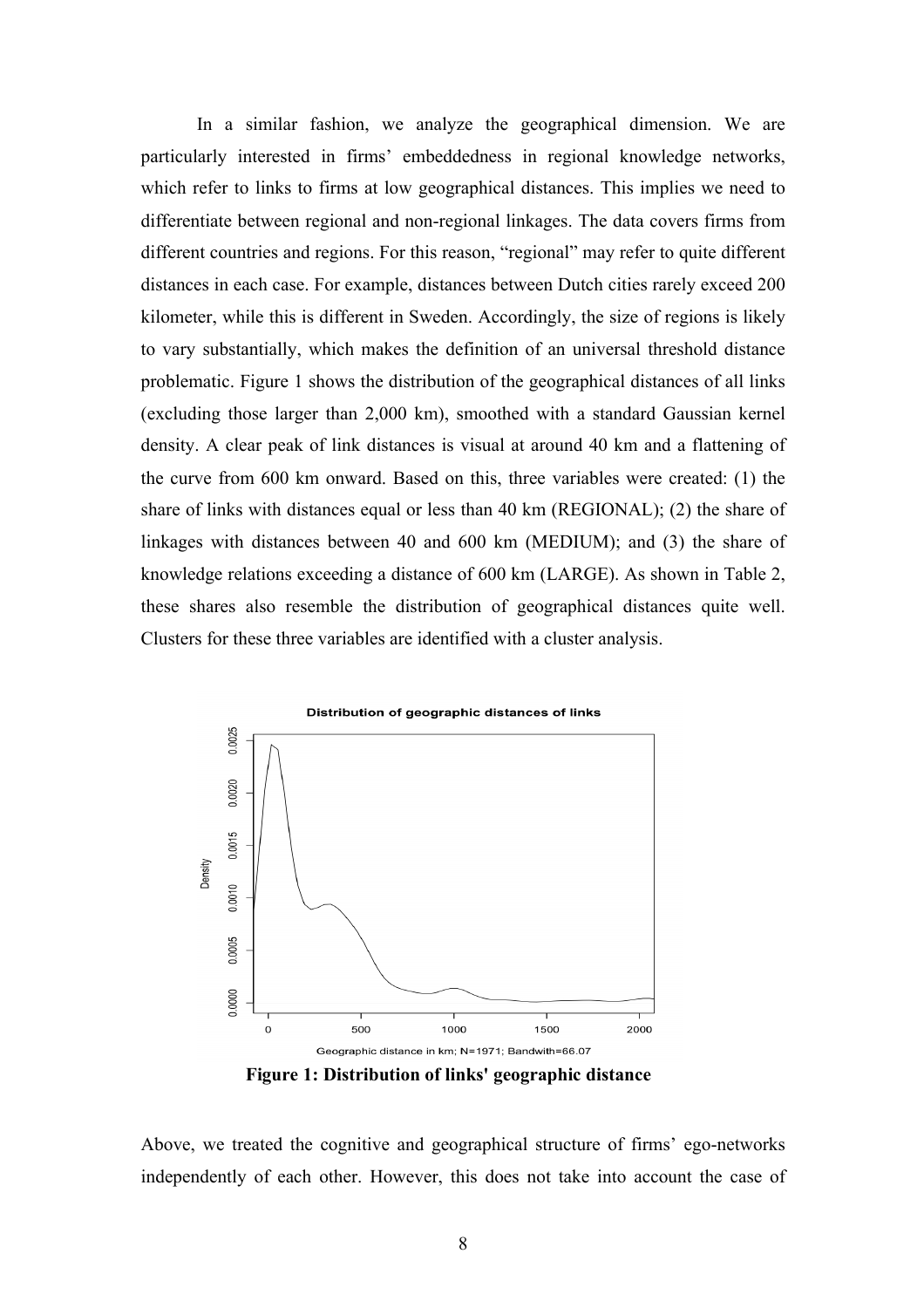geographical and cognitive proximity being related to each other, which refers to the idea that the two might have a complementary or substitutive relationship. To consider this empirically, the two dimensions need to be interacted. In order to keep the complexity at an acceptable level, we decided to drop the differentiation between medium-range and large distance linkages, as most of the literature regarding the effects of geographical proximity emphasize the difference between regional and nonregional knowledge links. Based on this, the following variables were created: (1) the share of regional links with low technological similarity (REG\_LOW); (2) the share of regional links with medium technological similarity (REG\_MED), (3) the share of regional links with high technological similarity (REG\_HIGH). The same variables were defined for non-regional links: NONREG LOW, NONREG MED and NONREG\_HIGH. As before, the six variables are entered into a cluster analysis to group firms with similar geographical and cognitive ego-network structures.

| <b>Variables</b>                     | <b>Mean</b> |
|--------------------------------------|-------------|
| SIM LOW                              | 0.21        |
| SIM MEDIUM                           | 0.47        |
| SIM HIGH                             | 0.32        |
| <b>REGIONAL</b>                      | 0.36        |
| <b>MEDIUM</b>                        | 0.45        |
| LARGE                                | 0.19        |
| REG SIM LOW                          | 0.07        |
| REG SIM MED                          | 0.17        |
| REG SIM HIGH                         | 0.12        |
| NON REG SIM LOW                      | 0.13        |
| NON REG SIM MED                      | 0.30        |
| NON REG SIM HIGH                     | 0.20        |
| Table 2: Moon values besie veriables |             |

Table 2: Mean values basic variables

#### **4.2 Cluster analysis**

First, we grouped the firms according to the similarity in their profiles by applying a cluster analysis to their shares on the two proximity dimensions. Many approaches exist to cluster observations (Kaufman & Rousseeuw, 1990). We used the *pdfCluster* method (Bin & Risso, 2011), which employs nonparametric model-based clustering techniques, proposed by Azzalini & Torelli (2007). Advantages of this method are that the "correct" number of clusters is derived from the data and that it also works well in situations of high dimensionality (i.e. few observations but many variables).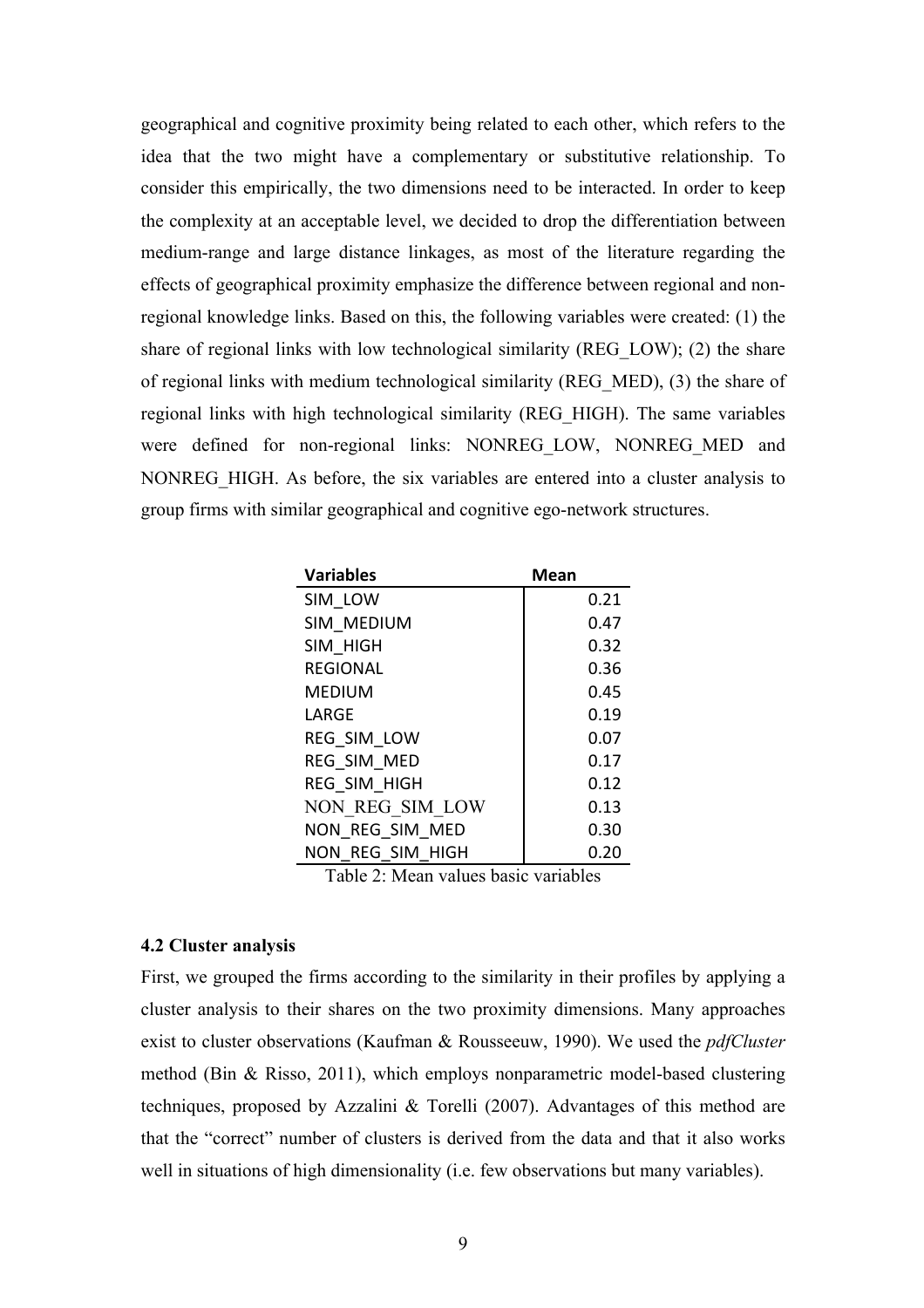#### **4.3 Testing the effects on innovation performance of firms**

As common in innovation studies, we approximated the innovation performance of firms by means of the share of significantly improved products / processes on a firm's turnover  $(NN)^{1}$ . In addition to the geographical and cognitive composition of the ego-networks of firms, the following firm characteristics are measured that might also impact on firms' innovative success.

First, we accounted for the absorptive capacity of firms, which might positively impact on their innovation performance. This has been approximated by the share of R&D employees in total employment (RD\_INT) and the share of employees with at least a university bachelor degree (SKILL). Since our dependent variable is measured as a share of turnover, we have ensured that these independent variables are also independent of firm size. Second, we have included firm's age (AGE) and the number of employees to account for any firm size effects (EMPL). Third, we account for some industry-specifies by including the share of engineers (ENG) on total employment. Fourth, organizations may also differ with respect to their openness towards external knowledge. The variable (OPEN) describes if a firm perceives external knowledge as being highly relevant for its innovation activities.<sup>2</sup> Fifth, the total number of links regarding the exchange of market knowledge (LINKS\_MA) was included to control for differences in firms' general collaboration behavior and for potential innovation stimulating effects resulting from superior market information. Sixth, we included the absolute number of links for exchanging technological knowledge (LINKS\_TEC). This variable controls for any effects related to the size of firms' ego-networks, i.e. their propensity to engage in technological knowledge exchange. We also included 8 industry dummies (AUTO, BIO, AERO, TEXT, MEDIA, SOFT, VIDEO, FOOD) to control for industry specifies. As we have data on biotech firms in three different countries, we also included 2 sector-country dummies (SWED\_BIO, CZECH\_BIO) to control for potential country effects in this sector.

 <sup>1</sup> This information was collected with the following question: "Please indicate how much (in percent) of the turnover of your firm is attributed to new, dramatically improved products / services introduced in the last three years?"

<sup>&</sup>lt;sup>2</sup> This information was collected by the following question we posted during the interviews: "Please indicate in terms of percentage the relative importance of: a) knowledge acquired inside the company; b) knowledge acquired outside the company (adding up to 100%)".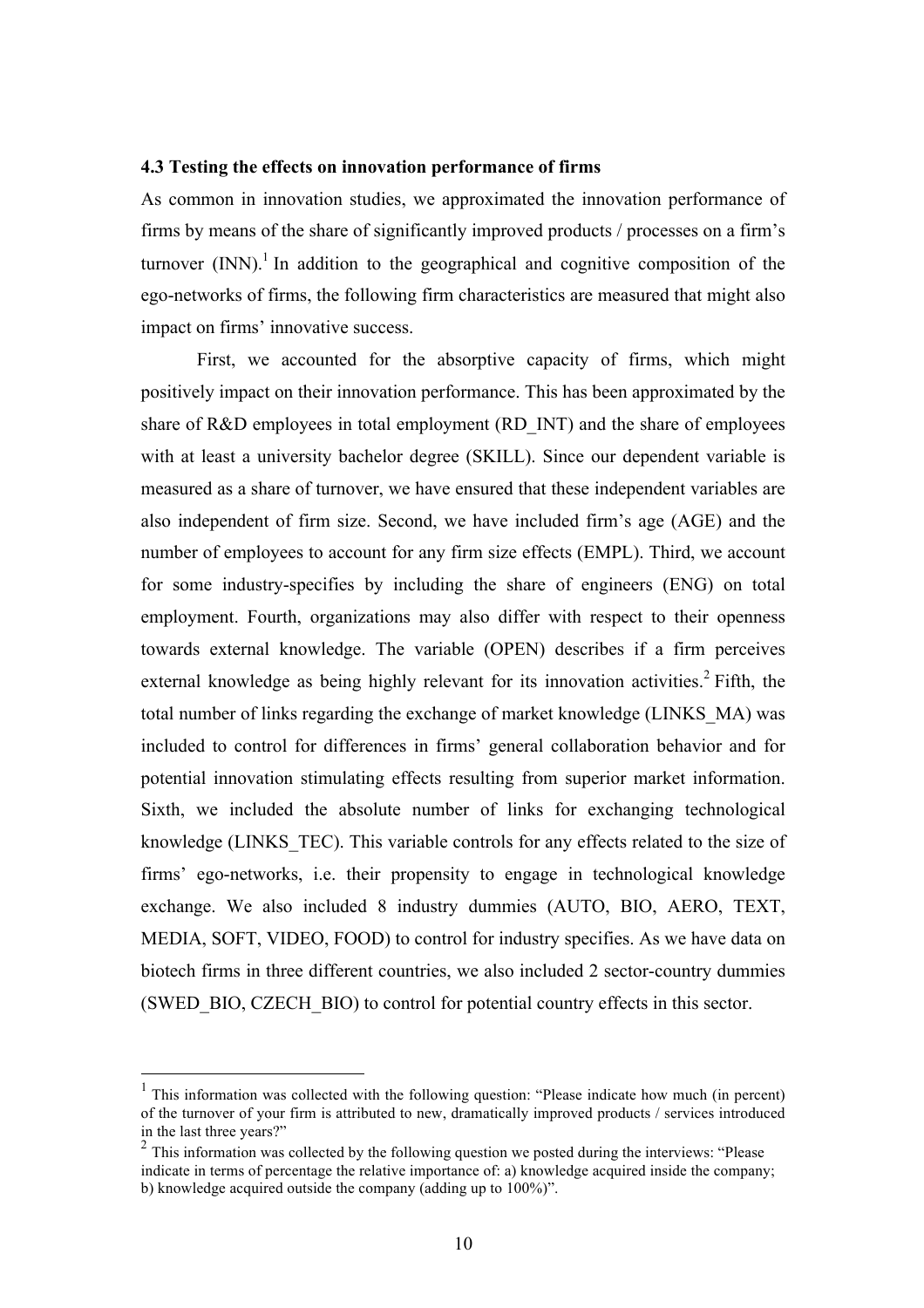Our dependent variable (INN) is a share within the interval [0,1]. OLS regressions can be applied to such data when "logit" transforming  $(\hat{v} = log(y/(1 - y)))$ the dependent variable. However, Ferrari & Cribari-Neto (2004) point out that such an approach has a number of shortcomings, which include problematic interpretation of the coefficients and that proportions (shares) tend to be asymmetrically distributed. Moreover, OLS regressions on the basis of such data tend to be heteroskedastic. To overcome these drawbacks they propose the *beta-regression*, which is based on the assumption that the dependent variable is beta distributed. Depending on the specification of some parameter values, the latter's density can assume different shapes and it can be used to model left- and right skewed distributions. We use the beta-regression as proposed by Cribari-Neto & Zeileis (2010) with maximumlikelihood estimation and a "logit" specification, which implies that the obtained coefficients can be interpreted as odd ratios.<sup>3</sup> In some instances, our dependent variable is equal to 0 or 1. To apply a beta regression, we transform the variable (*y*) as suggested by Cribari-Neto & Zeileis (2010) and Smithson & Verkuilen (2006) with:  $(y^*(n-1)+0.5)/n$ , whereby *n* represents the number of observations (372).

#### **5. Results**

#### **5.1 Clustering the composition of firms ego-networks**

#### **5.1.1 Cognitive composition**

Applying the *pdfCluster* method to the three shares representing the cognitive dimension (SIM\_LOW, SIM\_MEDIUM, SIM\_HIGH) resulted in the identification of 6 clusters, whose characteristics are presented in Table 3. All 6 clusters summarize at least 30 observations. Cluster 1, 2 and 4 clearly represent firms with primarily links to technologically similar (2: HIGH), technologically related (1: REL), and technologically unrelated (4: LOW) organizations. The other three clusters rather represent firms with many related and some highly similar links (3: REL\_HIGH), firms with many highly similar and some related links (5: HIGH\_REL) and firms with equal shares of links with low and medium similarity (6: LOW\_REL).

In our example, average similarity (Mean SIM) seems to be a fairly reliable approximation of the distribution as it clearly allows differentiating between firms with primarily low similarity links (LOW), medium similarity (REL), and high

<sup>&</sup>lt;sup>3</sup> We also ran models specifying a "log" and a "probit" link function but the results remained stable.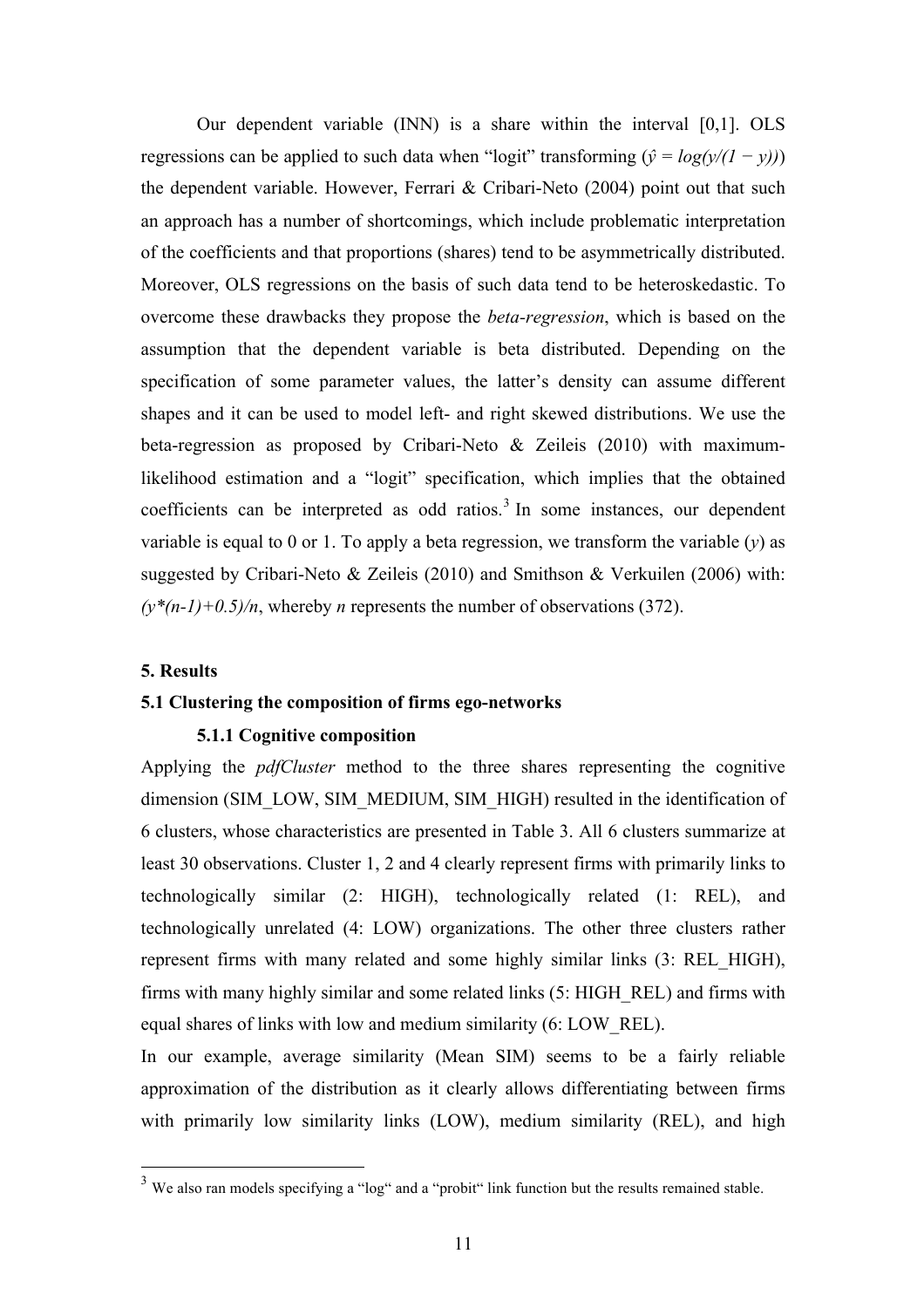similarity (HIGH) links. In the case of the two clusters REL\_HIGH and HIGH\_REL, the cluster analysis offers richer information on the differences in the cognitive composition of the ego-networks than the mean value of SIM. Table 3 highlights that there are no software-producing firms in Cluster REL and firms of the textile and video gaming industry are barely present in clusters HIGH and LOW. Cluster REL HIGH tends to contain larger organizations (Mean EMPL) with more links (Mean LINK TEC). Firms with mainly connections to very similar organizations (HIGH) tend to have relatively small number of links.

| <b>Cluster</b>    | 1          | $\overline{2}$ | 3              | $\overline{\mathbf{4}}$ | 5              | 6             |
|-------------------|------------|----------------|----------------|-------------------------|----------------|---------------|
| Size              | 70         | 36             | 71             | 36                      | 50             | 32            |
| SIM LOW           | 0.02       | 0.01           | 0.07           | 0.93                    | 0.11           | 0.46          |
| <b>SIM MEDIUM</b> | 0.95       | 0.01           | 0.61           | 0.03                    | 0.27           | 0.47          |
| <b>SIM HIGH</b>   | 0.02       | 0.99           | 0.33           | 0.04                    | 0.62           | 0.07          |
|                   |            | <b>HIG</b>     | <b>REL HIG</b> | LO                      | <b>HIGH RE</b> | <b>LOW RE</b> |
| <b>NAME</b>       | <b>REL</b> | H              | $\bf H$        | W                       | L              | L             |
| Share of AUTO     | 0.09       | 0.12           | 0.30           | 0.04                    | 0.32           | 0.14          |
| Share of BIO      | 0.36       | 0.14           | 0.22           | 0.09                    | 0.14           | 0.05          |
| Share of AERO     | 0.34       | 0.06           | 0.25           | 0.09                    | 0.06           | 0.21          |
| Share of TEXT     | 0.12       | 0.24           | 0.12           | 0.32                    | 0.08           | 0.12          |
| Share of MEDIA    | 0.23       | 0.13           | 0.19           | 0.23                    | 0.13           | 0.10          |
| Share of SOFT     | 0.00       | 0.26           | 0.26           | 0.16                    | 0.32           | 0.00          |
| Share of VIDEO    | 0.10       | 0.05           | 0.35           | 0.10                    | 0.35           | 0.05          |
| Share of FOOD     | 0.46       | 0.04           | 0.23           | 0.12                    | 0.04           | 0.12          |
| Mean              |            |                |                |                         |                |               |
| LINKS TEC         | 5.24       | 3.56           | 8.18           | 5.14                    | 10.10          | 6.50          |
| Mean AGE          | 37.39      | 21.00          | 30.42          | 26.53                   | 20.86          | 30.47         |
|                   | 170.2      |                |                |                         |                |               |
| Mean EMPL         | 7          | 82.69          | 706.17         | 78.06                   | 84.40          | 118.63        |
| Mean SKILL        | 49.13      | 43.22          | 41.82          | 46.31                   | 36.34          | 39.69         |
| Mean RD INT       | 0.27       | 0.28           | 0.30           | 0.37                    | 0.36           | 0.31          |
| Mean SIM          | 2.52       | 4.45           | 3.02           | 1.07                    | 3.59           | 1.91          |

Table 3: Cluster: Cognitive dimension

#### **5.1.2 Geographical composition**

The results of the cluster analysis for the geographical dimension suggest the existence of 5 clearly defined geographical compositions of ego-networks, as shown in Table 4. The smallest cluster summarizes 18 firms and the largest 88. Similar to the cognitive dimension, clusters 1, 2 and 4 represent the "extremes" summarizing firms that have primarily medium-range linkages (1: MED), regional linkages (2: REG) or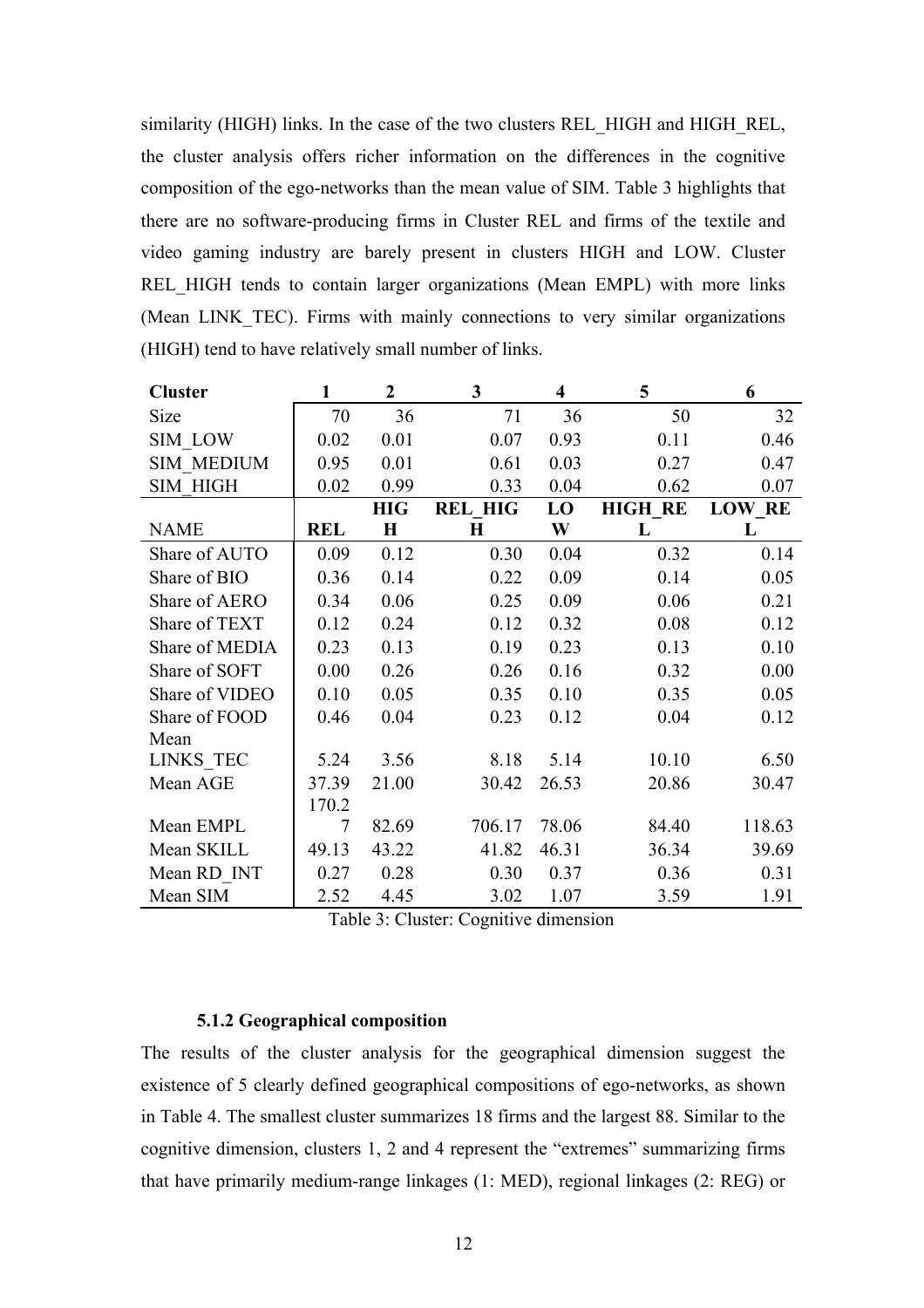large-distance linkages (4: LARGE). Cluster 5 (5: GEO\_MIX) includes firms that maintain a fairly equal share of linkages to organizations at all three spatial levels. In contrast, Cluster (3: REG\_MED) represents firms that miss large-distance linkages.

| <b>Clusters</b>      |            | 2          | 3                        | 4            | 5                        |
|----------------------|------------|------------|--------------------------|--------------|--------------------------|
| Size                 | 69         | 53         | 88                       | 18           | 67                       |
| <b>REG</b>           | 0.04       | 0.94       | 0.44                     | 0.03         | 0.24                     |
| <b>MED</b>           | 0.91       | 0.04       | 0.52                     | 0.04         | 0.32                     |
| <b>LARGE</b>         | 0.05       | 0.02       | 0.05                     | 0.94         | 0.44                     |
|                      | <b>MED</b> | <b>REG</b> | <b>MED</b><br><b>REG</b> | <b>LARGE</b> | <b>MIX</b><br><b>GEO</b> |
| Share of AUTO        | 0.35       | 0.02       | 0.53                     | 0.02         | 0.09                     |
| Share of BIO         | 0.17       | 0.14       | 0.28                     | 0.05         | 0.36                     |
| Share of AERO        | 0.49       | 0.09       | 0.23                     | 0.02         | 0.17                     |
| <b>Share of TEXT</b> | 0.12       | 0.44       | 0.04                     | 0.12         | 0.28                     |
| Share of MEDIA       | 0.10       | 0.39       | 0.19                     | 0.16         | 0.16                     |
| Share of SOFT        | 0.00       | 0.16       | 0.47                     | 0.11         | 0.26                     |
| Share of VIDEO       | 0.05       | 0.30       | 0.30                     | 0.10         | 0.25                     |
| Share of FOOD        | 0.19       | 0.23       | 0.23                     | 0.04         | 0.31                     |
| Mean LINKS TEC       | 7.52       | 4.06       | 8.05                     | 4.11         | 6.84                     |
| Mean AGE             | 37.09      | 27.15      | 27.96                    | 17.72        | 25.81                    |
| Mean EMPL            | 151.58     | 817.17     | 91.57                    | 235.00       | 146.31                   |
| Mean SKILL           | 27.57      | 47.019     | 45.36                    | 44.50        | 52.70                    |
| Mean RD INT          | 0.25       | 0.36       | 0.32                     | 0.31         | 0.32                     |
| Mean DIST            | 437        | 107        | 322                      | 4447         | 1887                     |

The average geographical distance measure (Mean DIST) differentiates well between the "extreme" cases REG, MED and LARGE. However, this measure is less reliable for discriminating between these "extreme" cases and those of REG\_MED and GEO MIX. In particular, the latter one is likely to be wrongly classified when just looking at the average geographical distance. While it obtains the second highest average distance (1,887 km), the largest shares of links of its firms (56 percent) is still shorter than 600 km.

The clusters REG and LARGE have on average fewer linkages concerning technological knowledge. The cluster REG has on average larger firms (EMPL), while the cluster LARGE has relatively younger firms (AGE). Cluster MED consists of smaller (EMPL) and older firms (AGE) and firms with lower shares of highly qualified employees (SKILL).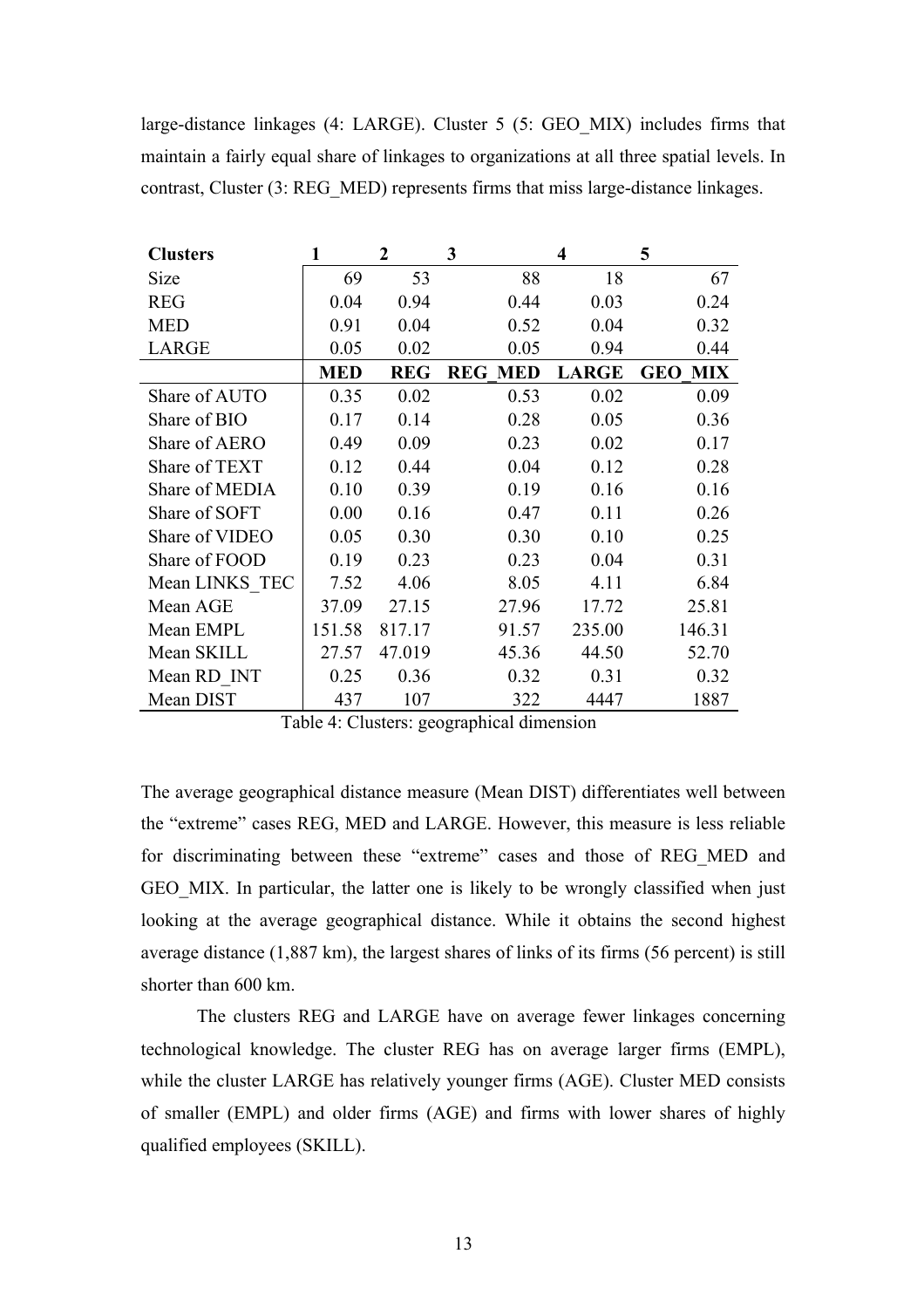#### **5.1.3 Combining cognitive and geographical composition**

Now we turn to the question whether firms interact more intensively with technologically similar or dissimilar organizations at particular geographical distances. For the sake of simplicity, we reduced the geographical dimension to two

| <b>Clusters</b>                     | $\mathbf{1}$  | $\overline{2}$ | $\overline{\mathbf{3}}$         | $\overline{\mathbf{4}}$ | 5                        | 6                   | 7                  |  |
|-------------------------------------|---------------|----------------|---------------------------------|-------------------------|--------------------------|---------------------|--------------------|--|
| Size                                | 97            | 22             | 46                              | 15                      | 58                       | 40                  | 17                 |  |
| <b>REG LOW</b>                      | 0.03          | 0.00           | 0.10                            | 0.01                    | 0.02                     | 0.03                | 0.70               |  |
| <b>REG_MED</b>                      | 0.04          | 0.02           | 0.02                            | 0.96                    | 0.42                     | 0.10                | 0.15               |  |
| REG_HIGH<br>NONREG L                | 0.03          | 0.02           | 0.22                            | 0.00                    | 0.09                     | 0.39                | 0.06               |  |
| <b>OW</b><br>NONREG                 | 0.06          | 0.02           | 0.55                            | 0.01                    | 0.06                     | 0.08                | 0.06               |  |
| <b>MED</b><br>NONREG                | 0.66          | 0.05           | 0.07                            | 0.02                    | 0.28                     | 0.09                | 0.01               |  |
| <b>HIGH</b>                         | 0.18          | 0.89           | 0.03                            | 0.00                    | 0.14                     | 0.32                | 0.03               |  |
|                                     | <b>NONREG</b> | <b>NONREG</b>  | <b>REG HIG</b>                  |                         |                          |                     |                    |  |
|                                     | REL           | <b>HIGH</b>    | $H_{-}$<br><b>NONREG</b><br>LOW | REG<br><b>REL</b>       | <b>COM</b><br><b>REL</b> | COM H<br><b>IGH</b> | <b>REG L</b><br>OW |  |
| Share of                            |               |                |                                 |                         |                          |                     |                    |  |
| <b>AUTO</b>                         | 0.42          | 0.12           | 0.07                            | 0.00                    | 0.23                     | 0.16                | 0.00               |  |
| Share of<br><b>BIO</b>              | 0.36          | 0.06           | 0.13                            | 0.09                    | 0.16                     | 0.17                | 0.03               |  |
| Share of<br><b>AERO</b>             | 0.51          | 0.04           | 0.15                            | 0.06                    | 0.15                     | 0.08                | 0.02               |  |
| Share of<br><b>TEXT</b><br>Share of | 0.08          | 0.00           | 0.48                            | 0.04                    | 0.16                     | 0.08                | 0.16               |  |
| <b>MEDIA</b><br>Share of            | 0.16          | 0.13           | 0.19                            | $0.07\,$                | 0.23                     | 0.07                | 0.16               |  |
| <b>SOFT</b><br>Share of             | 0.11          | 0.21           | 0.16                            | 0.00                    | 0.16                     | 0.32                | 0.05               |  |
| <b>VIDEO</b><br>Share of            | 0.20          | 0.05           | 0.10                            | 0.05                    | 0.25                     | 0.25                | 0.10               |  |
| <b>FOOD</b><br>Mean                 | 0.39          | 0.00           | 0.12                            | 0.08                    | 0.31                     | 0.04                | 0.08               |  |
| LINKS TE                            |               |                |                                 |                         |                          |                     |                    |  |
| $\mathcal{C}$                       | 8.51          | 5.14           | 4.85                            | 2.40                    | 7.33                     | 6.58                | 5.24               |  |
| Mean AGE                            | 34.04         | 13.82          | 25.33                           | 53.33                   | 31.17                    | 20.00               | 19.24              |  |
| Mean EMPL                           | 159.20        | 102.46         | 92.65                           | 65.87                   | 863.95                   | 57.00               | 30.88              |  |
| Mean<br><b>SKILL</b>                | 38.61         | 45.50          | 39.70                           | 53.80                   | 46.95                    | 44.28               | 49.71              |  |
| Mean<br>RD INT                      | 0.29          | 0.33           | 0.29                            | 0.22                    | 0.32                     | 0.31                | 0.51               |  |

Table 5: Clusters: cognitive and geographical dimension

variables: share of regional (REG) and non-regional links (NONREG). These are interacted with the three variables on technological similarity (SIM\_LOW, SIM\_MEDIUM, SIM\_HIGH). This results in six variables that serve as inputs for the cluster analysis.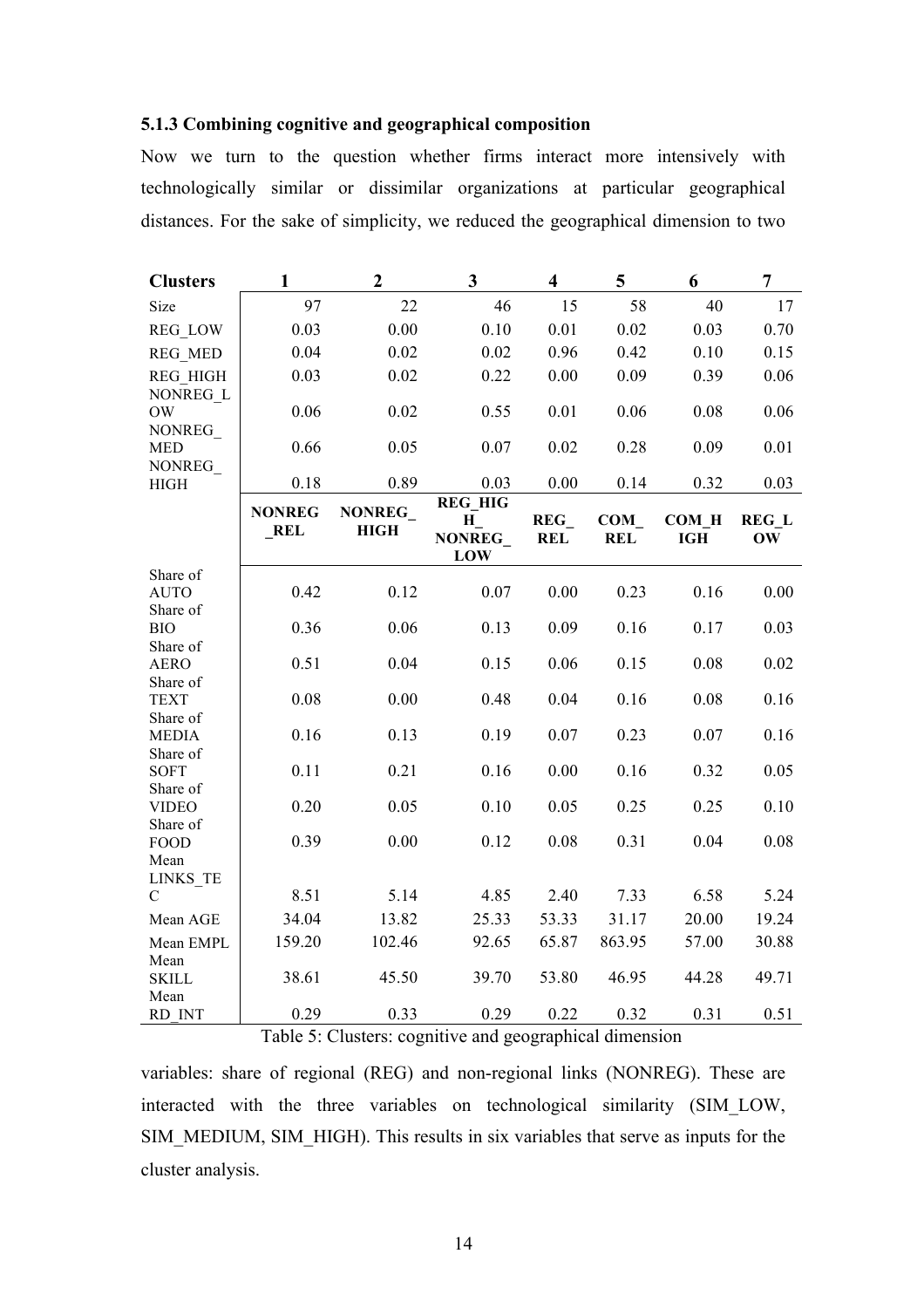As shown in Table 5, the analysis identifies 7 distinct clusters, which vary in size between 15 and 97 firms. Cluster 5 (COM\_REL) and cluster 6 (COM\_HIGH) resemble primarily cognitive structures in firms' ego-networks. Two clusters represent firms with primarily non-regional linkages to organizations with either medium similarity (Cluster 1, NONREG REL) or high similarity (Cluster 2, NONREG\_HIGH). Two other clusters consist of firms with mostly regional relations to organizations that are either technologically dissimilar (Cluster 6, REG\_LOW) or technologically related (Cluster 4, REG\_REL). Lastly, there is one "mixed" cluster (cluster 3, REG\_HIGH\_NONREG\_LOW) that summarizes firms with complex egonetworks: firms have large shares of regional relations with technological similar firms and large shares of non-regional links to dissimilar organizations.

#### **5.1.4 Substitution versus complementarity**

The identification of these clusters is interesting insofar as they allow inference about a substitutive or complementary relationship between the cognitive and geographical dimension. According to the idea of a substitutive relationship, geographical proximity allows for easier communication and overcoming cognitive distance between firms. The existence of cluster REG\_LOW corresponds precisely to this idea as low technological similarity is accessed at close geographical distance. Cluster NONREG\_HIGH describes the opposite case in which large geographical distances are overcome when the knowledge bases of two organizations are technologically similar (low cognitive distance). We did not find a particular geographical pattern for the exchange of related knowledge though: organizations interact with organizations having related knowledge at close geographical distance (REG\_REL), over larger distances (NONREG\_REL) or at a mixture of geographical distances (COM\_REL).

However, there are two clusters that confute this idea of substitution. They rather suggest that geographical proximity stimulates the interaction with technologically similar organizations. Cluster COM\_HIGH describes firms that link with technologically similar organizations at the regional as well as at the nonregional level. While the second is in line with the above interpretation, the first is clearly orthogonal to the existence of a substitutive relationship between the two dimensions. This is even more so for cluster REG\_HIGH\_NONREG\_LOW. Here firms interact at close geographical distance with technologically similar organizations and simultaneously at high geographical distance with dissimilar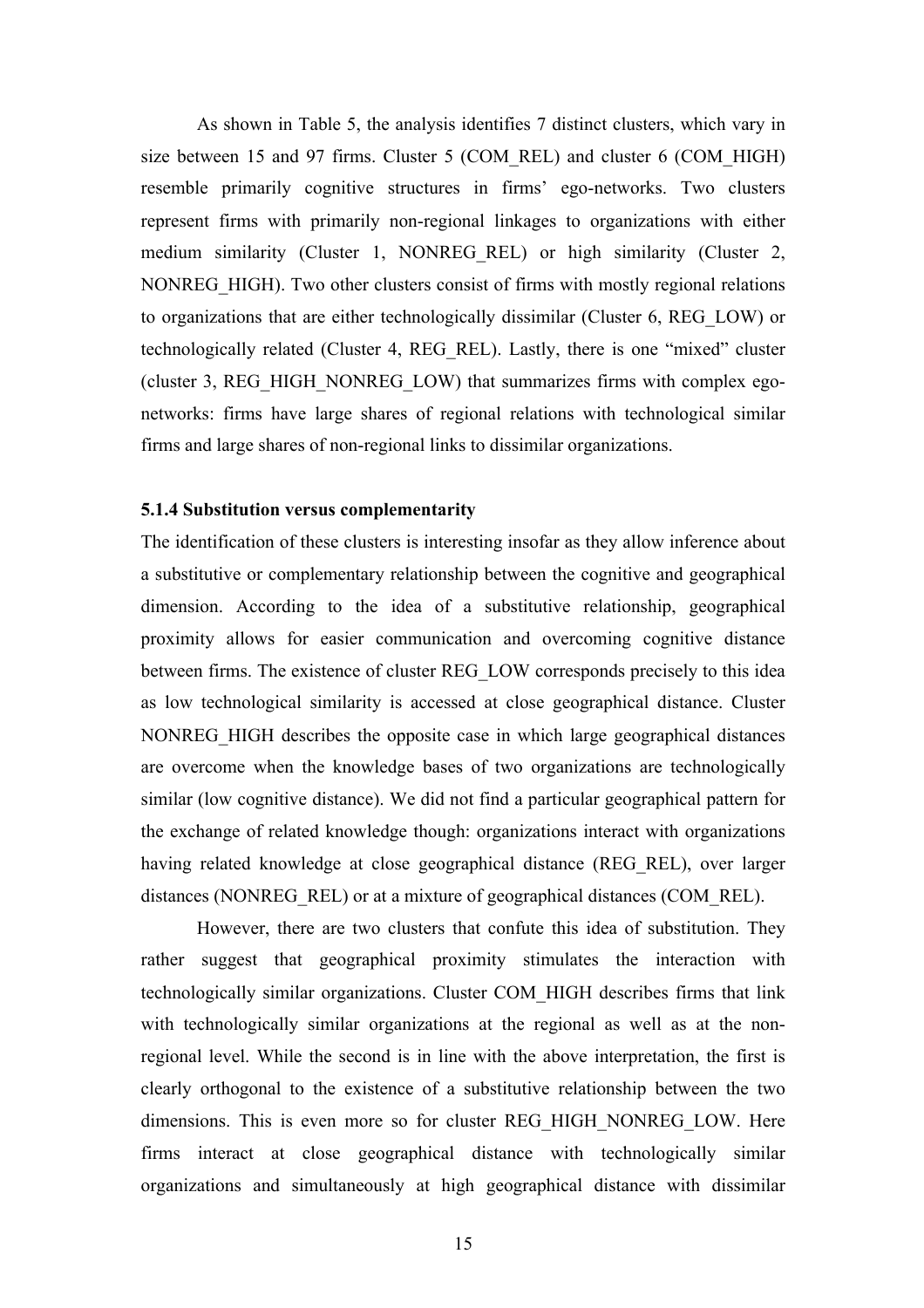organizations. Accordingly, these two clusters rather hint at a complementary relationship between the two proximity dimensions.

When looking at the number of firms assigned to each cluster, we found that 39 firms fully back the substitution hypothesis (part of clusters NONREG\_HIGH and REG\_LOW), while 46 firms (cluster REG\_HIGH\_NONREG\_LOW) rather suggest a complementary relationship. Accordingly, the cluster analysis suggests that both types of relationships between geographical and cognitive proximity seem to exist.

We explored this further by identifying firms' characteristics that might explain this difference in the relationship between the two proximity dimensions. This is achieved by a multinomial regression analysis. We chose all clusters that are unrelated to this issue as reference group, i.e. all clusters that concern relations between organizations with medium levels of technological similarity (NONREG\_REL, REG\_REL, COM\_REL). We also aggregated the two clusters that represent the substitution hypothesis (REG\_LOW, NONREG\_HIGH) because of the low number of firms in REG\_LOW. The two clusters that rather support the complementarity hypothesis (REG\_HIGH\_NONREG\_LOW and COM\_HIGH) are kept separate, as COM\_HIGH is not a fully clear case of complementarity.

The results of the analysis are represented in Table 6. We refrain from discussing the coefficients for the sector dummies. The findings indicate that firms in cluster NONREG HIGH  $&$  REG LOW tend to be younger (AGE), which suggests that the substitutive relationship between cognitive and geographical proximity holds primarily for younger firms. Given their limited experiences, geographical proximity seems to be more important for these firms to maintain successful collaborations with technologically dissimilar organizations. And when cognitive proximity eases the communication, younger firms also interact with more geographically distant partners. Moreover, a substitutive relationship between the cognitive and geographical dimension also tends to be more relevant for firms with low numbers of links concerning technological knowledge (LINKS\_TEC). A reason for this might be that firms that are more reluctant to collaboration (having fewer links) are more careful in selecting partners. They may choose geographically proximate organizations because they can monitor them more easily. Moreover, existing social relations, which are more likely to exist between geographically proximate partners, might imply higher levels of trust. This in turn may reduce the perceived obstacles to exchange knowledge between cognitively distant partners.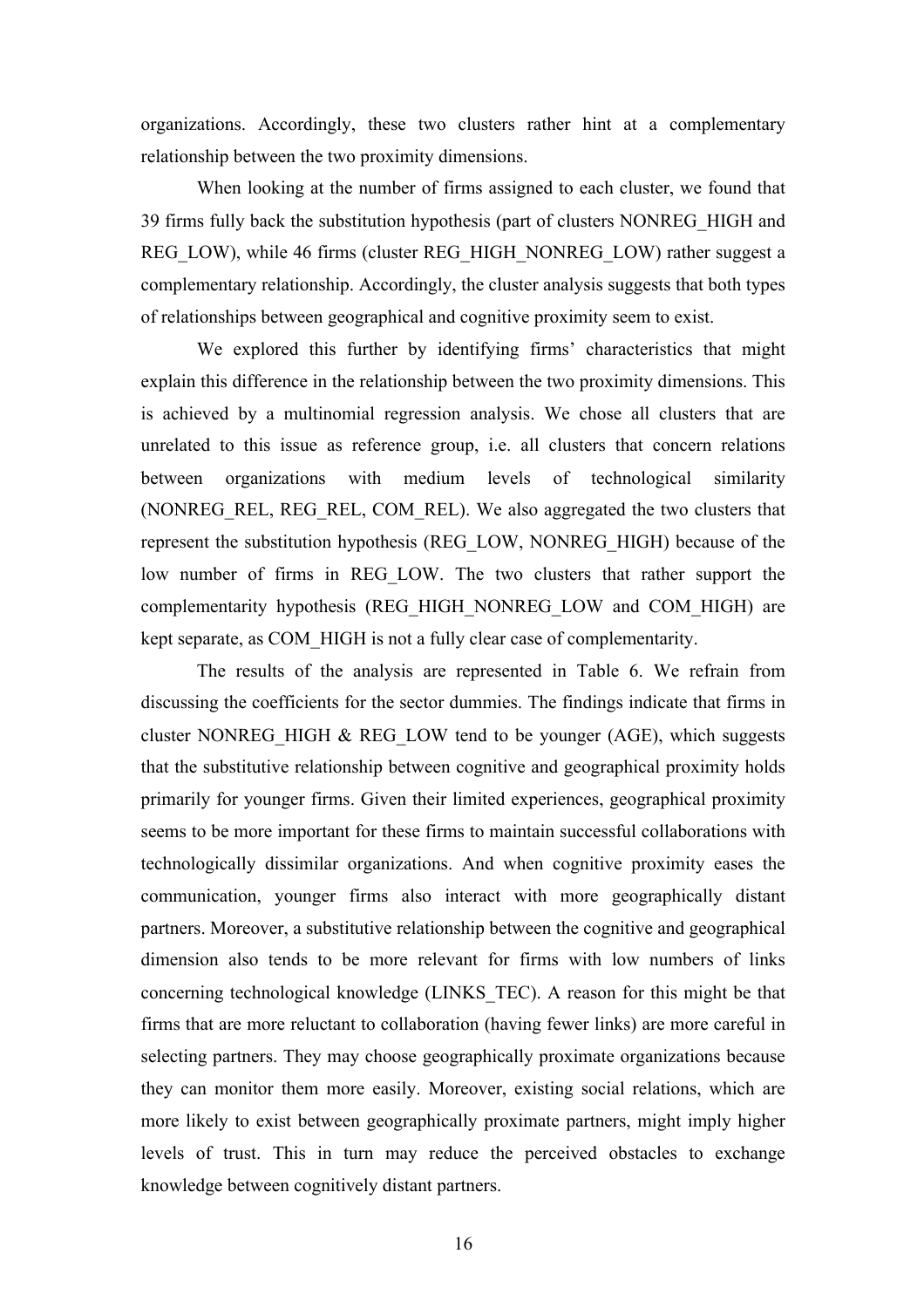|                 | <b>NONREG_HIGH &amp;</b> | REG_HIGH_         |                 | <b>NONREG RE</b> |
|-----------------|--------------------------|-------------------|-----------------|------------------|
|                 | <b>REG LOW</b>           | <b>NON REG LO</b> | <b>COM HIGH</b> | L & REG REL      |
| <b>Clusters</b> |                          | W                 |                 | & COM_REL        |
| Obs:            | 39                       | 46                | 40              | 170              |
| <b>CONST</b>    | 0.903                    | 0.143             | $-0.178$        |                  |
| Log(AGE)        | $-0.569*$                | 0.101             | $-0.103$        |                  |
| Log(EMPL)       | $-0.215$                 | $-0.561**$        | $-0.412$        |                  |
| <b>SKILL</b>    | $-0.002$                 | 0.001             | $-0.009$        |                  |
| <b>ENG</b>      | $-0.005$                 | 0.006             | $-0.007$        |                  |
| RD INT          | 0.295                    | $-1.140$          | $-1.256$        |                  |
| <b>AUTO</b>     | 1.478                    | 0.185             | 2.336*          |                  |
| <b>BIO</b>      | $-0.231$                 | 1.656*            | 2.968**         |                  |
| <b>AERO</b>     | $-0.103$                 | 0.176             | 1.243           |                  |
| <b>TEXT</b>     | 1.553                    | $3.143***$        | 1.947           |                  |
| <b>MEDIA</b>    | 0.960                    | 0.939             | 1.347           |                  |
| <b>VIDEO</b>    | 0.498                    | 0.221             | 2.822*          | Reference group  |
| <b>SOFT</b>     | $2.273*$                 | 1.285             | 4.016***        |                  |
| <b>FOOD</b>     | (omitted)                | (omitted)         | (omitted)       |                  |
| <b>CZECH BI</b> |                          |                   |                 |                  |
| O               | 0.429                    | $-2.041$          | $-1.154$        |                  |
| SWED_BIO        | $-0.290$                 | $-2.119*$         | $-1.331$        |                  |
| <b>EXTERN</b>   | 0.007                    | 0.000             | $-0.006$        |                  |
| LINKS TEC       | $-0.132*$                | $-0.110$          | $-0.029$        |                  |
| LINKS MA        | 0.005                    | 0.044             | $-0.007$        |                  |
| Obs:            | 295.000                  |                   |                 |                  |
| LR chi2(51)     | 96.28                    |                   |                 |                  |
| Log Likeli      | -289.879                 |                   |                 |                  |
| Pseudo R2       | 0.1424                   |                   |                 |                  |

Table 6: Multinomial regression clusters

In contrast, the negative coefficient of EMPL for REG\_HIGH\_NON\_REG\_LOW suggests a complementary relationship between the two types of proximities that holds particularly for smaller firms. Accordingly, smaller firms (note that EMPL is not correlated with AGE) are well embedded into regional clusters of technologically similar firms. At the same time, they maintain a large share of relations to dissimilar firms at larger distances. Apparently, this should make them gatekeepers that provide access to knowledge variety in distant places. This finding clearly contradicts our expectation according to which this role should have been played by large firms (see also Lazerson & Lorenzoni (1999) and Graf (2010). We do not observe statistically significant differences between firms of cluster COM\_HIGH and our control group.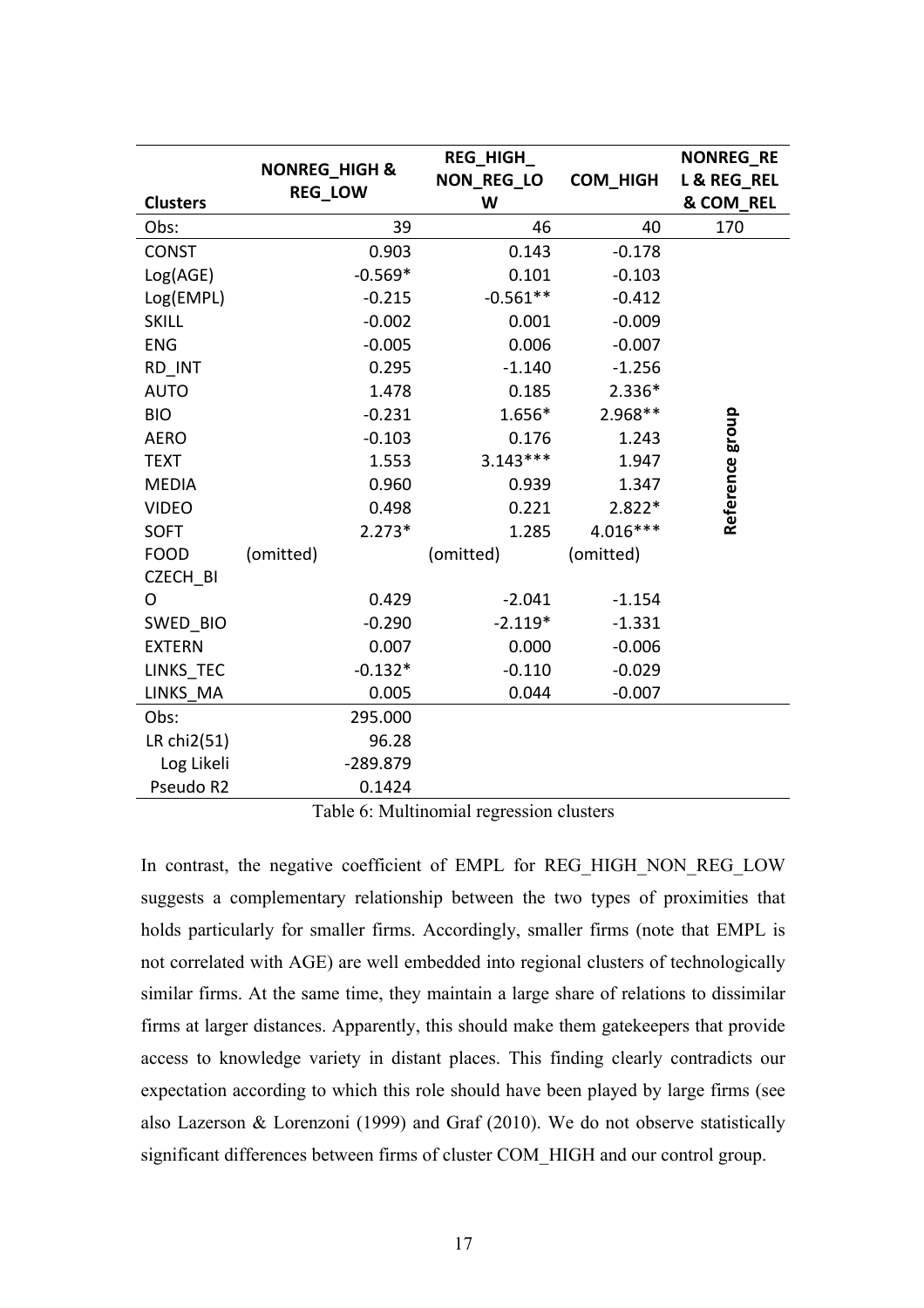So far, our analysis has demonstrated that systematic differences exist in the structures of firms' ego-networks along the geographical and cognitive dimension. Next, we turn towards the question whether these differences in the structures of the ego-network of firms do really matter for the innovation performance of firms.

#### **5.2 Impact on innovation performance of firms**

We used the previously created cluster dummies to approximate differences in firms' ego-networks. Using the beta-regression approach, these cluster dummies and other firm characteristics are regressed on the share of turnover of a firm that is attributed to new or significantly improved products not older than 3 years (INN). The results are shown in Table 7. We do not report the model with all cluster dummies because the overlap between the dummies (firms are classified into multiple clusters) causes linear dependency and multicollinearity issues. We test each proximity dimension (cognitive and geographical) separately before the combined clusters (cognitive & geographical) are considered.

Before discussing the results for the cluster dummies we take a look at the firm characteristics that gain significance in all model specifications  $(I - VII)$ . In all models, the variable SKILL is positive and significant implying that larger shares of highly qualified employees increase the innovation performance of firms. Surprisingly, the share of R&D employees (RD INT) is negative and significant in all models. However, the variable is strongly positive correlated to SKILL  $(+0.33***)$  and INNO  $(+0.13^{**})$ . It is therefore likely the case that SKILL captures the positive effect of RD\_INT. The remaining variance of RD\_INT that is not captured by SKILL might therefore reflect some sector specifics (e.g. the negative correlation between TEXT and  $INNO$ ).<sup>4</sup> Moreover, EXTERN is negative and significant in almost all models. It suggests that firms that attribute a high importance to external knowledge are less innovative. While the negative significances of EMPL in models IV and V as well as that of AGE in models V, VI and VII are in line with the literature (see, e.g., Frenkel & Schefer, 1998), they appear only in a limited number of models. Although there are no signs of multicollinearity, it was shown above that EMPL and AGE are significantly related to particular structures in the combined cognitive  $\&$  geographic dimension. As they become significant in those models including all cluster dummies

<sup>&</sup>lt;sup>4</sup> It might however also account for a potential negative size effect because when excluding EMPL from the regression, RD\_INT loses its significance.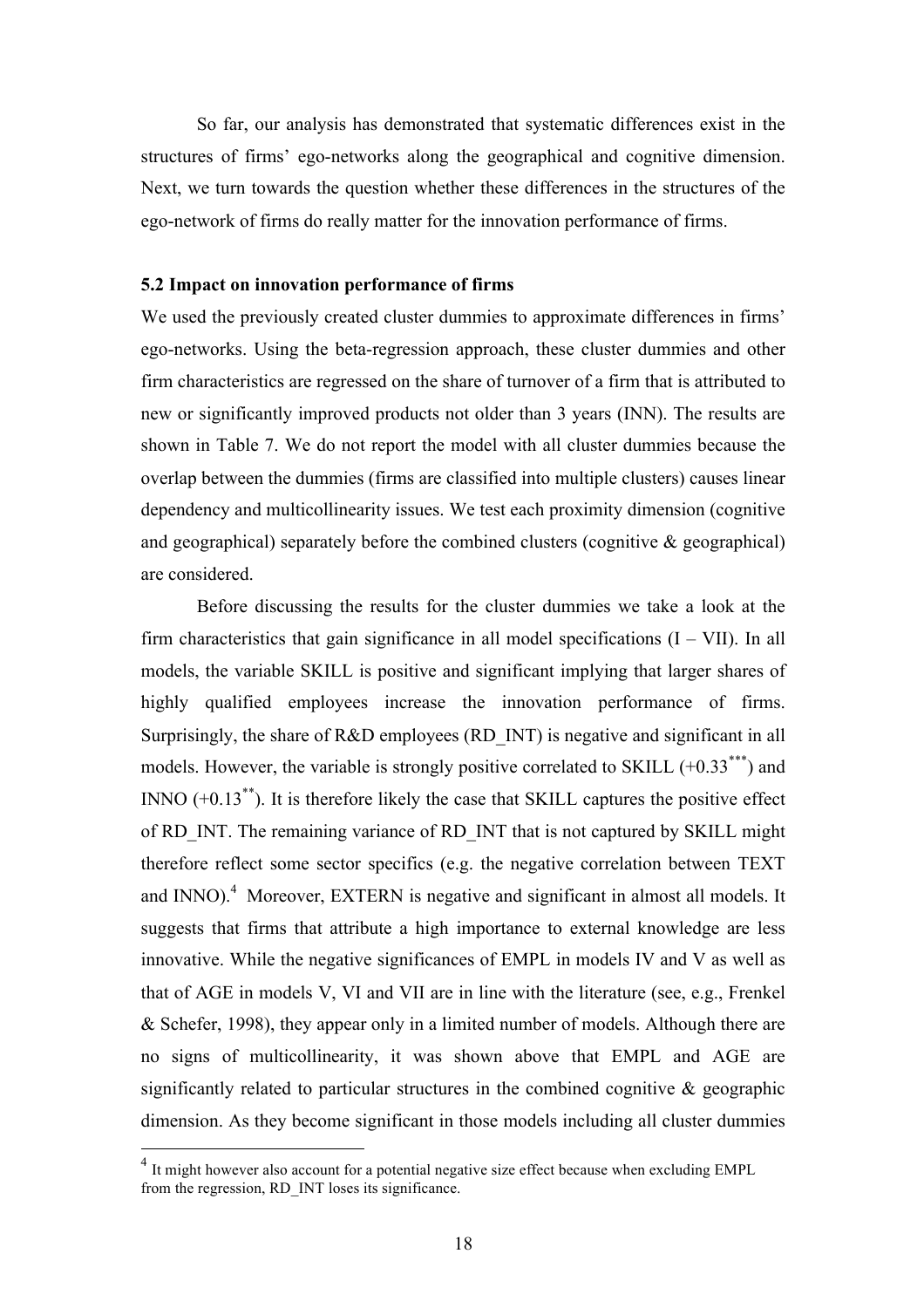of the combined cognitive & geographic dimension, they probably capture some effects of the according clusters. However, given the weakness of their effects we refrain from disentangling this any further.

#### - Table 7 here -

Now, we can turn towards the effects of the cognitive and geographical proximity dimensions. In model II, we included only the dummies for clusters representing differences in the cognitive dimension in firms' ego-networks. We expected firms in clusters HIGH, LOW, LOW\_REL and HIGH\_REL to be outperformed by firms in clusters REL and REL\_HIGH because only these latter two have access to related knowledge, i.e. contacts that offer sufficient knowledge variety but still allow for effective communication. Only one dummy (REL\_HIGH) is positive and significant. Meeting our expectations, having a mixture of links to related and technologically similar firms is conducive for innovation performance of firms. However, we also expected REL to be positive and significant, which is not the case.

In model III, only the dummies of the geographical proximity dimension are included. We expected that firms with a mix of linkages at different spatial levels (GEO MIX and REG MED) to outperform firms that focus mainly on only one type of spatial level for interaction (REG, MED, LARGE). Only GEO\_MIX is positive and significant. This confirms our hypothesis that a balance of links to all three spatial levels facilitates the innovation performance of firms.

In Model IV, the cluster dummies for the combined cognitive  $\&$  geographical proximity dimensions are tested. For these our expectations are a combination of the above. Three of these have positive and significant effects (NONREG\_HIGH, COM\_REL, and COM\_HIGH). It suggests that innovation performance is particularly stimulated when firms have large shares of linkages to technologically similar organizations outside their region (NONREG\_HIGH) and at different spatial levels (COM\_HIGH) and when firms have a large share of linkages to technologically related organizations at various spatial scales (COM\_REL). What is striking is that no cluster dummies are significant with primarily regional linkages.

Obviously, the geographical dimension plays only a minor role for the definition of these clusters. For this reason, we confront the dummies of the combined cognitive & geographical proximity dimensions with the two dummies that were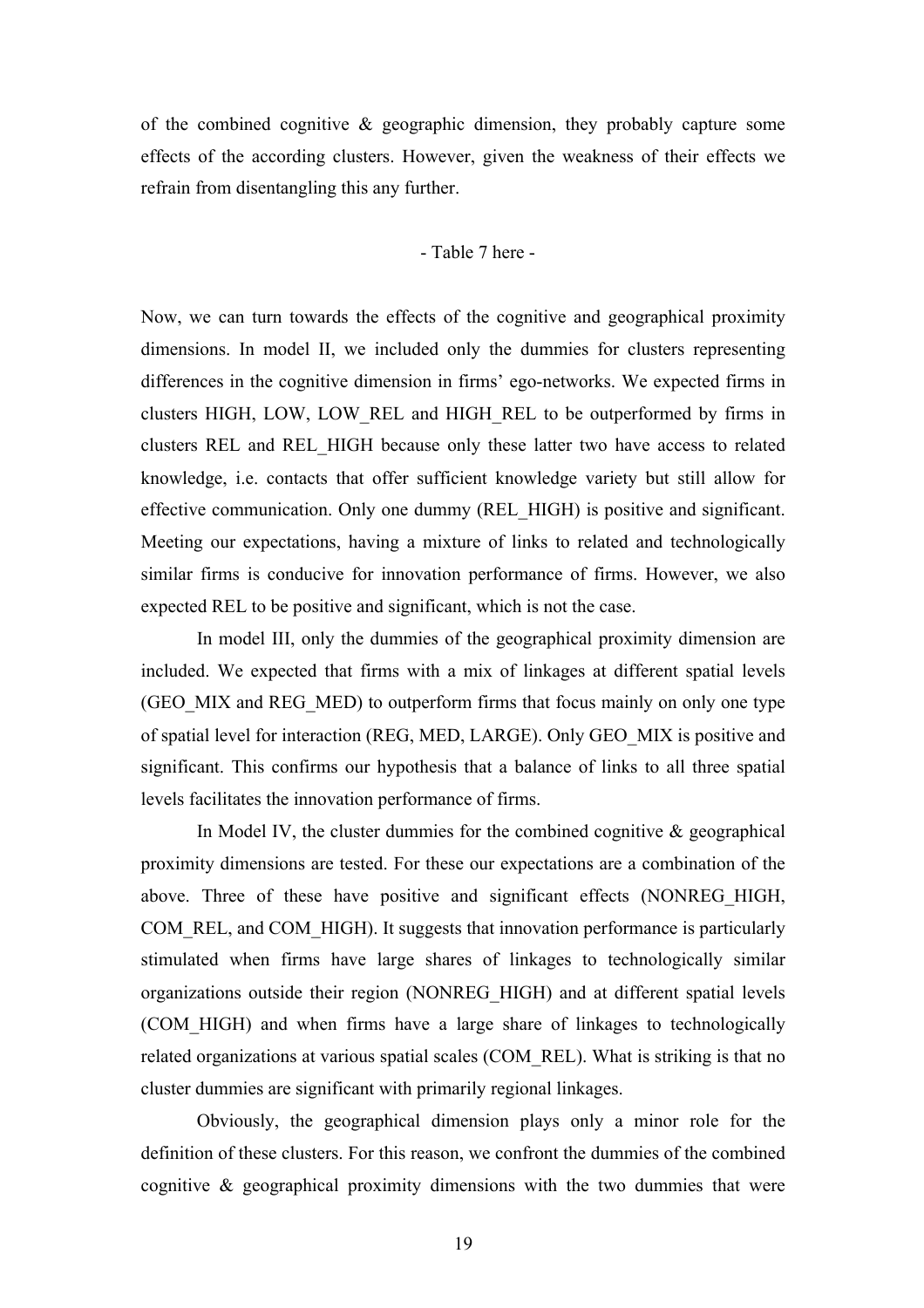found significant in the previous models (REL\_HIGH, GEO\_MIX). The results are shown in model V: NONREG HIGH, COM REL and COM HIGH loose their significance. Their effect is captured by REL HIGH. However, the previously significant GEO MIX also looses its significance. It regains significance when COM\_HIGH is removed (model VI). Although the overlap between the two clusters COM\_HIGH and GEO\_MIX is small they seem to relate to the same positive impact on innovation. To disentangle their effects, we excluded all insignificant dummy variables and estimate model VII that includes only REL\_HIGH, COM\_HIGH and GEO MIX. REL HIGH remains highly significant, COM HIGH is insignificant and GEO\_MIX is positive and significant. Accordingly, the innovation performance of firms is enhanced when they have access to knowledge sources at different spatial scales or link with a combination of organizations that offer related and similar technological knowledge. This implies that the best-practice geographical egonetwork structure (with a mixture of regional and non-regional linkages) is an independent alternative to the best-practice cognitive ego-network structure (with a mixture of cognitively similar and related organizations).

#### **6. Conclusions**

The paper investigated firms' embeddedness into knowledge networks. Taking a proximity approach, we particularly focused on the ego-networks of firms and the roles of cognitive and geographical proximity. Our investigation contributed to the literature in two ways.

Firstly, we showed that the structure of firms' ego-networks differs systematically along the cognitive and geographical dimension. With respect to the cognitive dimension, we found large numbers of firms with relations primarily to one type of organization (technologically dissimilar, related or similar). Nevertheless, somewhat more than 50 percent of firms that exchange knowledge link to organizations with varying degrees of knowledge similarity. For the geographical dimension, similar findings were obtained with about 53 percent of firms having links to organizations at various spatial scales. We also found the two proximity dimensions to be related. For younger firms and those with fewer technological knowledge links, geographical proximity helps to overcome cognitive distance. In contrast, geographical and cognitive proximity are complementary for smaller firms (but not younger firms), meaning that these firms tend to be well embedded into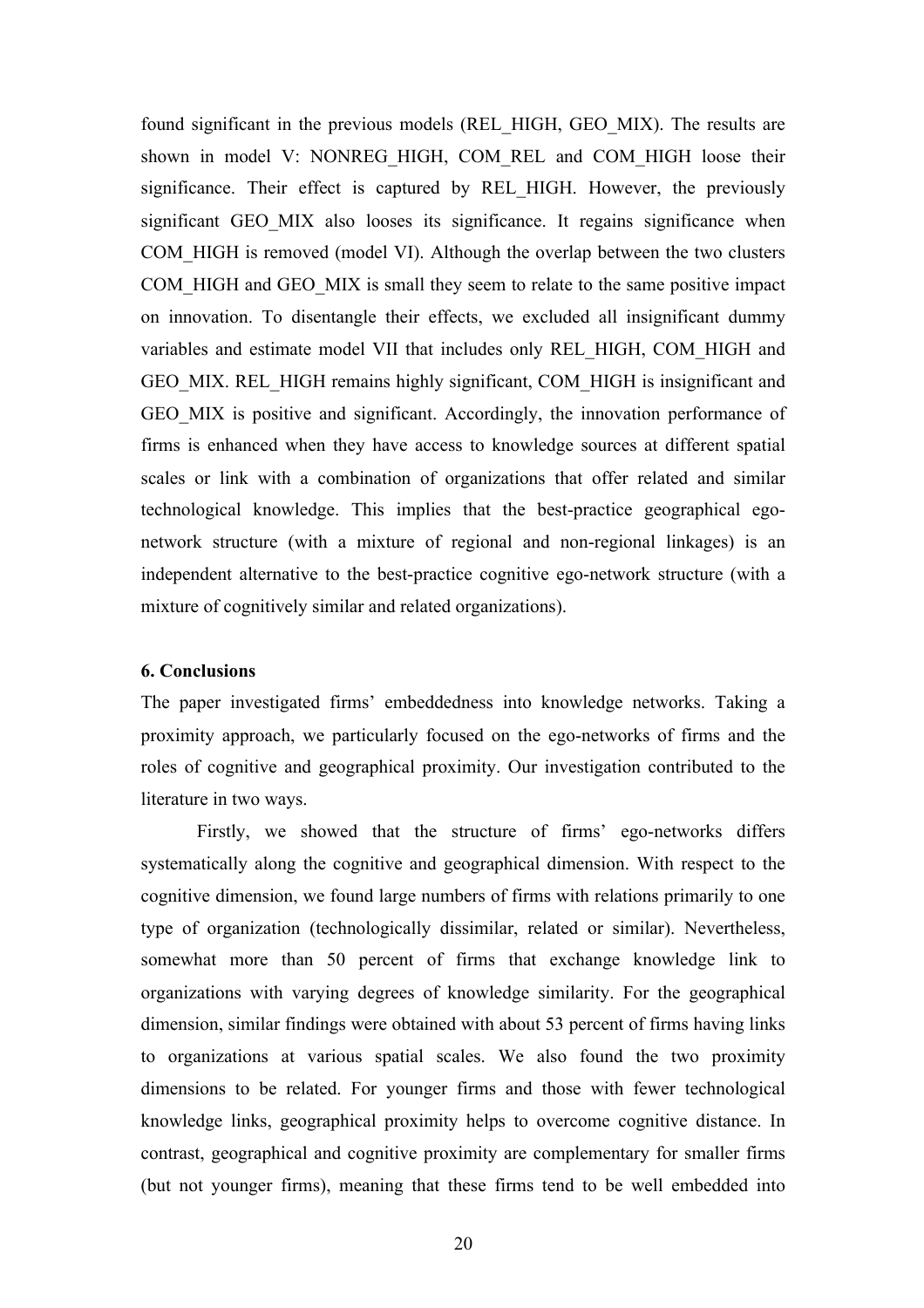regional clusters of technologically similar firms. At the same time, they maintain a large share of relations to dissimilar firms at larger geographical distances.

Secondly, we tested the effects of these different ego-network structures on innovation. The results clearly showed that firms can increase their innovation performance by primarily linking to technologically related firms as well as technologically similar organizations. It also helped firms to access knowledge sources at various geographical scales. In our study, we did not find an indication for cognitive and geographical proximity being related (either in a substitutive and complementary sense) in their effects on firms' innovation performance.

This study has a number of shortcomings. We measured only links that firms actually realized, not the interaction possibilities firms had. If, for instance, no technologically dissimilar firms are present in a region, firms cannot interact with such firms at this spatial level. Accordingly, they might be driven to search for such collaboration partners at larger geographical distances. Not considering the existing potential for collaborating with a particular organization at a particular spatial level might influence the results on the relationship between cognitive and geographical dimension for the establishment of knowledge links.

Our measure of geographical proximity might also have captured the effect of other types of proximity, like social proximity (Boschma, 2005). In this study, we cannot entirely rule out this potential of spurious-correlation. We therefore see clearly the need for further research to include data on all proximity types that were not considered in this paper, namely social, institutional and organizational proximity. This would certainly increase our understanding of what drives the formation of egonetworks of firms, whether the proximity dimensions in ego-networks of firms act as substitutes or complements, and how the different structures of ego-networks affect the innovation performance of firms.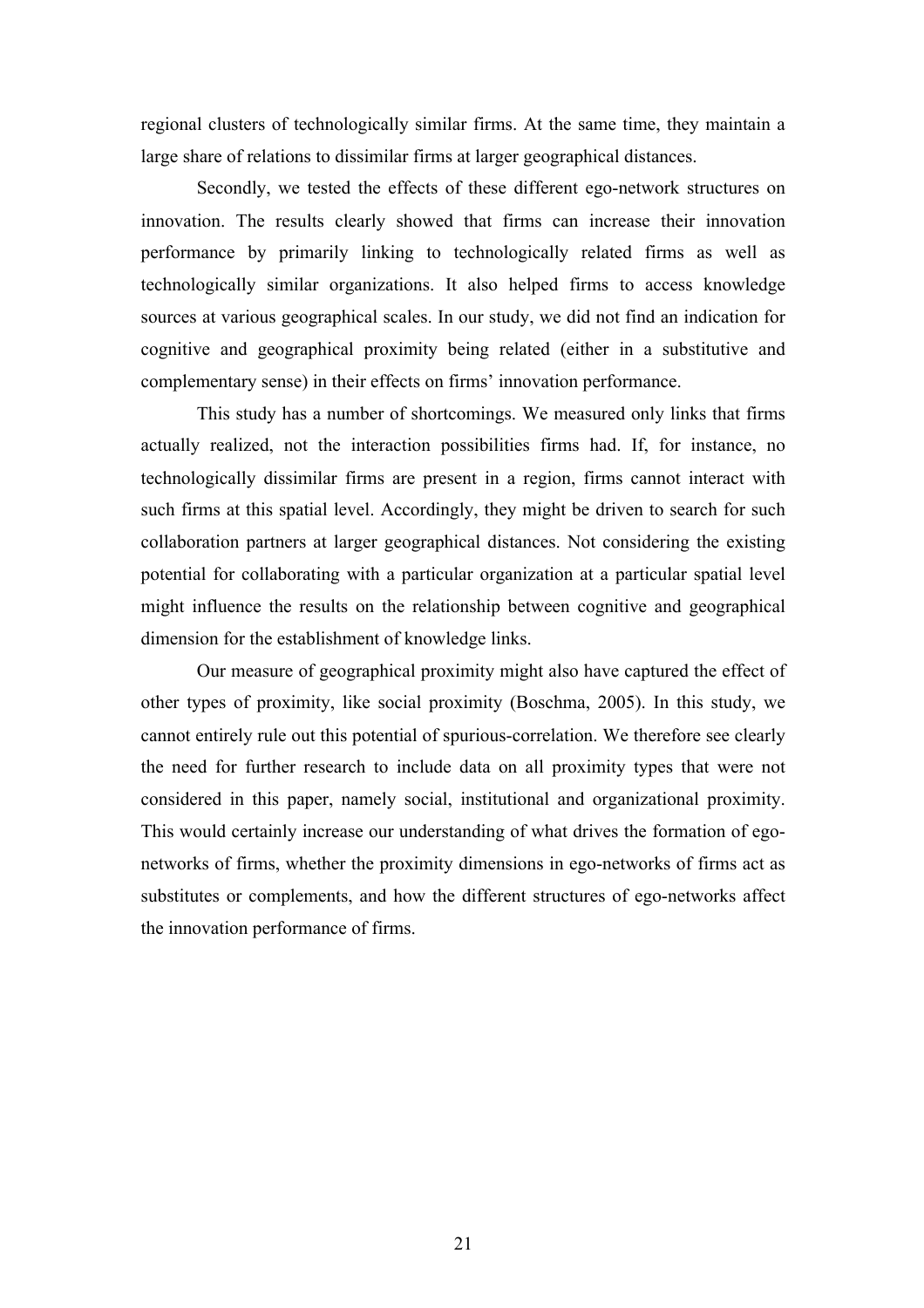# **Appendix**

|                  | Mean  | Sd    | Median | Min  | Max    | Skew    | Kurtosis |
|------------------|-------|-------|--------|------|--------|---------|----------|
| <b>INNO</b>      | 0.29  | 0.31  | 0.20   | 0.00 | 1.00   | 1.04    | $-0.01$  |
| <b>AGE</b>       | 27.12 | 41.62 | 16.00  | 1.00 | 502.00 | 5.83    | 52.75    |
| <b>EMPLOY</b>    | 220   | 2129  | 30.00  | 1.00 | 40877  | 18.72   | 361      |
| <b>HIGH</b>      | 43.12 | 37.60 | 30.00  | 0.00 | 100.00 | 0.39    | $-1.46$  |
| <b>ENG</b>       | 48.19 | 40.16 | 50.00  | 0.00 | 100.00 | $-0.02$ | $-1.67$  |
| RD INT           | 0.25  | 0.31  | 0.08   | 0.00 | 1.00   | 1.11    | $-0.18$  |
| <b>EXTERN</b>    | 37.06 | 25.83 | 30.00  | 0.00 | 100.00 | 0.66    | $-0.11$  |
| <b>CAR</b>       | 0.16  | 0.36  | 0.00   | 0.00 | 1.00   | 1.89    | 1.64     |
| <b>BIO</b>       | 0.19  | 0.39  | 0.00   | 0.00 | 1.00   | 1.61    | 0.64     |
| <b>AERO</b>      | 0.19  | 0.39  | 0.00   | 0.00 | 1.00   | 1.57    | 0.50     |
| <b>TEXT</b>      | 0.08  | 0.28  | 0.00   | 0.00 | 1.00   | 3.00    | 7.20     |
| <b>MEDIA</b>     | 0.10  | 0.30  | 0.00   | 0.00 | 1.00   | 2.67    | 5.25     |
| <b>SOFT</b>      | 0.08  | 0.27  | 0.00   | 0.00 | 1.00   | 3.14    | 8.04     |
| <b>VIDEO</b>     | 0.05  | 0.23  | 0.00   | 0.00 | 1.00   | 3.94    | 13.86    |
| <b>FOOD</b>      | 0.08  | 0.26  | 0.00   | 0.00 | 1.00   | 3.21    | 8.50     |
| <b>CZECH BIO</b> | 0.04  | 0.20  | 0.00   | 0.00 | 1.00   | 4.49    | 18.56    |
| <b>SWED BIO</b>  | 0.08  | 0.27  | 0.00   | 0.00 | 1.00   | 3.07    | 7.61     |
| LINKS TEC        | 5.31  | 5.57  | 4.00   | 0.00 | 36.00  | 1.80    | 4.78     |
| LINKS MA         | 5.37  | 5.13  | 4.00   | 0.00 | 35.00  | 2.10    | 7.04     |

Table A1: Descriptives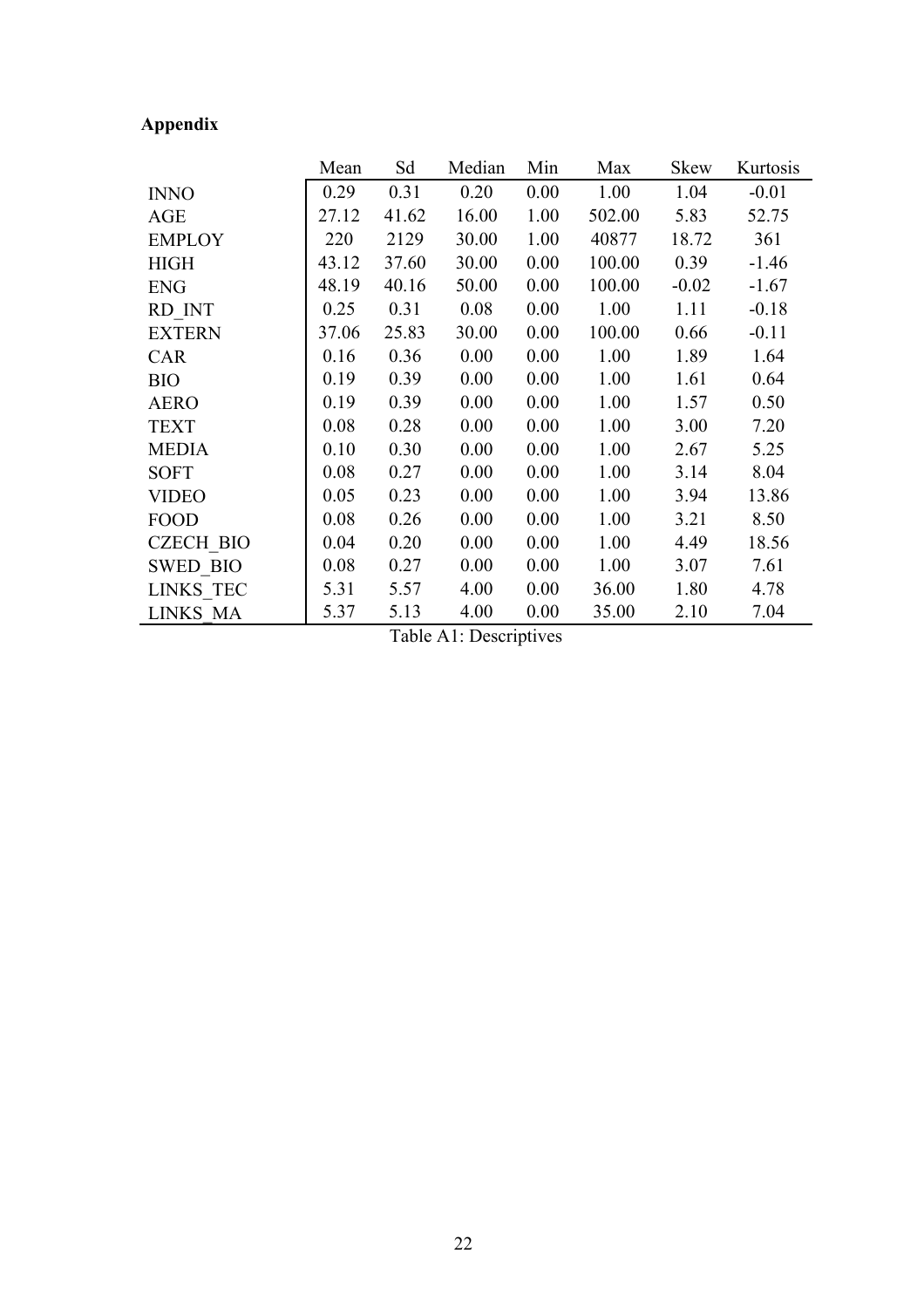|                  |      | (1)        | (2)              | (3)              | (4)        | (5)        | (6)                    | (7)       | (8)        | (9)        | (10)       | (11)      | (12)      |
|------------------|------|------------|------------------|------------------|------------|------------|------------------------|-----------|------------|------------|------------|-----------|-----------|
| <b>INNO</b>      | (1)  |            |                  |                  |            |            |                        |           |            |            |            |           |           |
| AGE              | (2)  | $-0.18***$ |                  |                  |            |            |                        |           |            |            |            |           |           |
| <b>EMPL</b>      | (3)  | $-0.05$    | $\boldsymbol{0}$ |                  |            |            |                        |           |            |            |            |           |           |
| <b>SKILL</b>     | (4)  | $0.27***$  | $-0.29***$       | 0.01             |            |            |                        |           |            |            |            |           |           |
| <b>ENG</b>       | (5)  | 0.05       | 0.04             | $-0.06$          | $-0.21***$ |            |                        |           |            |            |            |           |           |
| RD_INT           | (6)  | $0.13**$   | $-0.24***$       | $-0.07$          | $0.33***$  | $-0.25***$ |                        |           |            |            |            |           |           |
| <b>EXTERN</b>    | (7)  | $-0.12**$  | $-0.03$          | 0.03             | $-0.01$    | $-0.04$    | 0.06                   |           |            |            |            |           |           |
| <b>AUTO</b>      | (8)  | $-0.05$    | $0.15***$        | $-0.01$          | $-0.38***$ | $0.33***$  | $-0.06$                | $-0.06$   |            |            |            |           |           |
| <b>BIO</b>       | (9)  | $0.17***$  | $-0.18***$       | $-0.04$          | $0.48***$  | $-0.39***$ | $0.35***$              | 0.05      | $-0.21***$ |            |            |           |           |
| <b>AERO</b>      | (10) | $-0.07$    | $0.1*$           | $-0.02$          | $-0.13***$ | $0.31***$  | $-0.19***$             | 0.03      | $-0.21***$ | $-0.23***$ |            |           |           |
| <b>TEXT</b>      | (11) | $-0.18***$ | $-0.04$          | 0.01             | $-0.28***$ | $-0.33***$ | $-0.12**$              | 0.09      | $-0.13**$  | $-0.14***$ | $-0.15***$ |           |           |
| <b>MEDIA</b>     | (12) | $-0.03$    | $-0.13**$        | $0.14***$        | $0.2***$   | $-0.27***$ | $0.22***$              | $-0.04$   | $-0.14***$ | $-0.16***$ | $-0.16***$ | $-0.1*$   |           |
| <b>SOFT</b>      | (13) | 0.06       | $-0.09*$         | $-0.02$          | $0.19***$  | $0.19***$  | $-0.07$                | 0.01      | $-0.12**$  | $-0.14***$ | $-0.14***$ | $-0.09*$  | $-0.1*$   |
| <b>VIDEO</b>     | (14) | $0.23***$  | $-0.12**$        | $-0.02$          | $0.1*$     | $0.09*$    | $0.16***$              | $-0.11**$ | $-0.1**$   | $-0.11**$  | $-0.12**$  | $-0.07$   | $-0.08$   |
| <b>FOOD</b>      | (15) | $-0.11**$  | $0.36***$        | $\boldsymbol{0}$ | $-0.12**$  | $-0.23***$ | $-0.11**$              | $-0.04$   | $-0.12**$  | $-0.14***$ | $-0.14***$ | $-0.09*$  | $-0.09*$  |
| <b>CZECH_BIO</b> | (16) | $0.1*$     | $-0.07$          | $-0.02$          | $0.17***$  | $-0.24***$ | $-0.09*$               | 0.03      | $-0.09*$   | $0.44***$  | $-0.1**$   | $-0.06$   | $-0.07$   |
| SWED_BIO         | (17) | 0.06       | $-0.12**$        | $-0.03$          | $0.39***$  | $-0.23***$ | $0.32***$              | $0.14***$ | $-0.13**$  | $0.62***$  | $-0.14***$ | $-0.09*$  | $-0.1*$   |
| LINKS_TEC        | (18) | 0.06       | 0.03             | $-0.02$          | $-0.05$    | 0.07       | $0.35***$              | 0.02      | $0.43***$  | $0.12**$   | $-0.16***$ | $-0.1*$   | $-0.07$   |
| LINKS_MA         | (19) | $0.09*$    | $\boldsymbol{0}$ | $0.18***$        | 0.06       | 0.05       | $0.2***$               | $-0.07$   | $0.25***$  | $-0.08$    | $-0.19***$ | $-0.11**$ | $0.21***$ |
|                  |      | (13)       | (14)             | (15)             | (16)       | (17)       | (18)                   |           |            |            |            |           |           |
| <b>VIDEO</b>     | (14) | $-0.07$    |                  |                  |            |            |                        |           |            |            |            |           |           |
| <b>FOOD</b>      | (15) | $-0.08$    | $-0.07$          |                  |            |            |                        |           |            |            |            |           |           |
| <b>CZECH_BIO</b> | (16) | $-0.06$    | $-0.05$          | $-0.06$          |            |            |                        |           |            |            |            |           |           |
| <b>SWED BIO</b>  | (17) | $-0.09*$   | $-0.07$          | $-0.08$          | $-0.06$    |            |                        |           |            |            |            |           |           |
| LINKS_TEC        | (18) | $-0.07$    | $0.09*$          | $-0.07$          | $-0.15***$ | $0.11**$   |                        |           |            |            |            |           |           |
| LINKS MA         | (19) | 0.02       | $0.14***$        | $-0.05$          | $-0.16***$ | 0.02       | $0.67***$              |           |            |            |            |           |           |
|                  |      |            |                  |                  |            |            | Table A2: Correlations |           |            |            |            |           |           |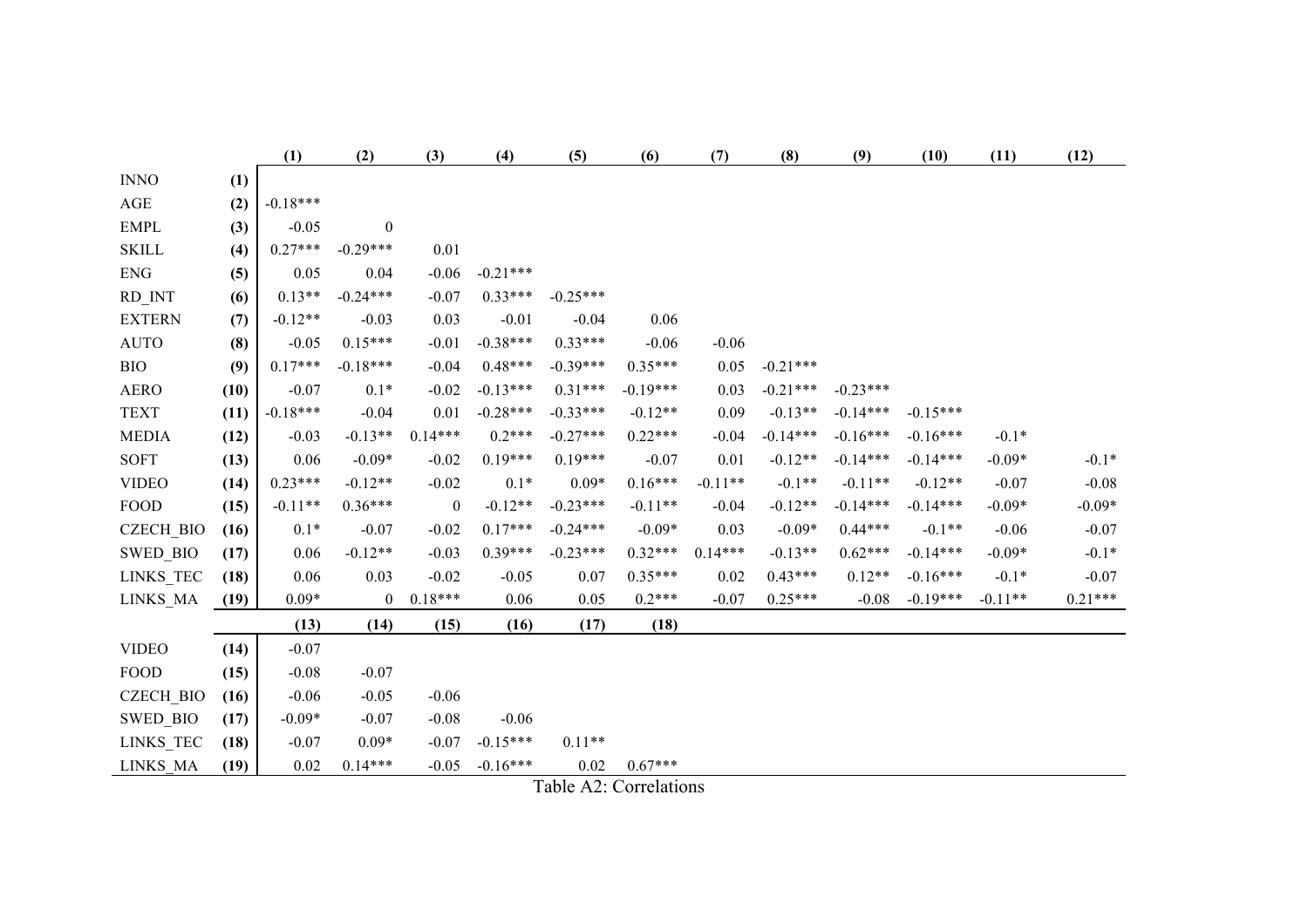| <b>Model</b>     | I                     | p-value | $\mathbf{I}$          | p-value | Ш                     | p-value | IV                    | p-value | $\mathbf{V}$          | p-value | VI                    | p-value | VII        | p-value |
|------------------|-----------------------|---------|-----------------------|---------|-----------------------|---------|-----------------------|---------|-----------------------|---------|-----------------------|---------|------------|---------|
| <b>CONST</b>     | $-0.258$              | 0.6186  | $-0.238$              | 0.653   | $-0.182$              | 0.729   | $-0.170$              | 0.744   | $-0.124$              | 0.813   | $-0.149$              | 0.774   | $-0.163$   | 0.752   |
| Log(AGE)         | $-0.146$              | 0.119   | $-0.142$              | 0.136   | $-0.151$              | 0.108   | $-0.152$              | 0.108   | $-0.163$ <sup>*</sup> | 0.084   | $-0.159$ <sup>*</sup> | 0.092   | $-0.161*$  | 0.083   |
| Log(EMPL)        | $-0.072$              | 0.2644  | $-0.090$              | 0.178   | $-0.092$              | 0.166   | $-0.111$ <sup>*</sup> | 0.097   | $-0.112$ <sup>*</sup> | 0.094   | $-0.097$              | 0.139   | $-0.099$   | 0.128   |
| <b>SKILL</b>     | $0.005***$            | 0.0493  | $0.005***$            | 0.037   | $0.005*$              | 0.052   | $0.005***$            | 0.047   | $0.005***$            | 0.044   | $0.005*$              | 0.057   | $0.005**$  | 0.040   |
| <b>ENG</b>       | 0.003                 | 0.2887  | 0.003                 | 0.260   | 0.003                 | 0.242   | 0.003                 | 0.184   | 0.003                 | 0.197   | 0.003                 | 0.231   | 0.003      | 0.229   |
| RD_INT           | $-0.596*$             | 0.0887  | $-0.705*$             | 0.057   | $-0.678$ <sup>*</sup> | 0.068   | $-0.732**$            | 0.048   | $-0.709$ <sup>*</sup> | 0.055   | $-0.586*$             | 0.099   | $-0.664*$  | 0.056   |
| <b>AUTO</b>      | $-0.109$              | 0.7408  | $-0.335$              | 0.360   | $-0.245$              | 0.508   | $-0.305$              | 0.403   | $-0.256$              | 0.483   | $-0.070$              | 0.836   | $-0.217$   | 0.512   |
| <b>BIO</b>       | $0.765$ <sup>*</sup>  | 0.0871  | 0.637                 | 0.177   | 0.588                 | 0.214   | 0.633                 | 0.179   | 0.562                 | 0.231   | 0.742                 | 0.101   | 0.562      | 0.209   |
| <b>AERO</b>      | $-0.155$              | 0.5855  | $-0.304$              | 0.337   | $-0.297$              | 0.351   | $-0.342$              | 0.277   | $-0.315$              | 0.316   | $-0.169$              | 0.563   | $-0.255$   | 0.370   |
| <b>TEXT</b>      | $-0.199$              | 0.6105  | $-0.292$              | 0.488   | $-0.281$              | 0.504   | $-0.199$              | 0.638   | $-0.232$              | 0.581   | $-0.104$              | 0.799   | $-0.262$   | 0.501   |
| <b>MEDIA</b>     | $-0.326$              | 0.4025  | $-0.453$              | 0.276   | $-0.417$              | 0.318   | $-0.398$              | 0.335   | $-0.411$              | 0.318   | $-0.266$              | 0.503   | $-0.420$   | 0.277   |
| <b>SOFT</b>      | 0.071                 | 0.8365  | $-0.082$              | 0.824   | $-0.054$              | 0.884   | $-0.044$              | 0.904   | $-0.096$              | 0.794   | 0.063                 | 0.857   | $-0.112$   | 0.747   |
| <b>VIDEO</b>     | $0.886^{**}$          | 0.0311  | 0.641                 | 0.154   | $0.745*$              | 0.097   | 0.685                 | 0.123   | 0.608                 | 0.171   | $0.822$ **            | 0.049   | 0.611      | 0.141   |
| <b>FOOD</b>      | $-0.014$              | 0.9724  | $-0.169$              | 0.692   | $-0.205$              | 0.631   | $-0.213$              | 0.616   | $-0.216$              | 0.609   | $-0.052$              | 0.895   | $-0.156$   | 0.690   |
| SWED_BIO         | $-0.852$ **           | 0.0185  | $-0.890**$            | 0.016   | $-0.934***$           | 0.011   | $-0.893**$            | 0.014   | $-0.923$ **           | 0.011   | $-0.942***$           | 0.009   | $-0.909**$ | 0.012   |
| <b>CZECH BIO</b> | 0.048                 | 0.9144  | 0.131                 | 0.772   | 0.115                 | 0.800   | 0.163                 | 0.718   | 0.215                 | 0.633   | 0.183                 | 0.684   | 0.170      | 0.702   |
| <b>EXTERN</b>    | $-0.004$ <sup>*</sup> | 0.0989  | $-0.004$ <sup>*</sup> | 0.099   | $-0.005$ <sup>*</sup> | 0.075   | $-0.004$              | 0.104   | $-0.004$ <sup>*</sup> | 0.084   | $-0.005$ **           | 0.069   | $-0.004*$  | 0.092   |
| LINKS MA         | 0.011                 | 0.6057  | 0.022                 | 0.255   | 0.005                 | 0.811   | $-0.001$              | 0.945   | $-0.001$              | 0.945   | 0.002                 | 0.935   | 0.005      | 0.816   |
| LINKS_TEC        | 0.022                 | 0.2506  | 0.003                 | 0.884   | 0.022                 | 0.256   | 0.022                 | 0.244   | 0.022                 | 0.249   | 0.022                 | 0.256   | 0.022      | 0.257   |
| <b>REL</b>       |                       |         | 0.058                 | 0.824   |                       |         |                       |         |                       |         |                       |         |            |         |
| <b>HIGH</b>      |                       |         | 0.186                 | 0.515   |                       |         |                       |         |                       |         |                       |         |            |         |
| REL_HIGH         |                       |         | $0.646**$             | 0.019   |                       |         |                       |         | $0.376*$              | 0.062   | $0.370^{**}$          | 0.041   | $0.519***$ | 0.003   |
| LOW              |                       |         | $-0.004$              | 0.989   |                       |         |                       |         |                       |         |                       |         |            |         |
| HIGH REL         |                       |         | 0.297                 | 0.329   |                       |         |                       |         |                       |         |                       |         |            |         |
| LOW REL          |                       |         | 0.319                 | 0.301   |                       |         |                       |         |                       |         |                       |         |            |         |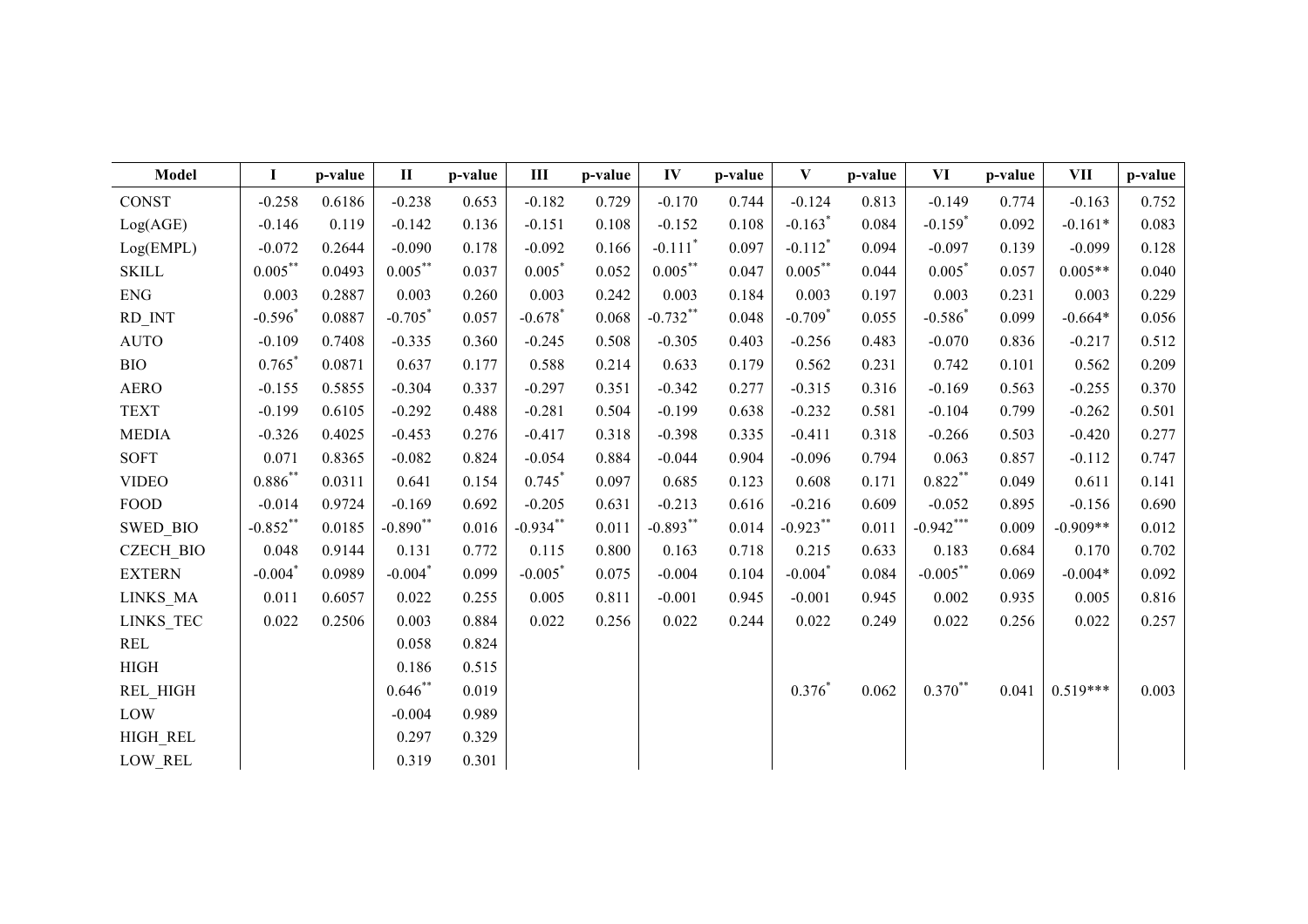| <b>MED</b>     |             |       |              |       | 0.231          | 0.388 |                |       |                |       |                |       |                |       |
|----------------|-------------|-------|--------------|-------|----------------|-------|----------------|-------|----------------|-------|----------------|-------|----------------|-------|
| <b>REG</b>     |             |       |              |       | 0.043          | 0.876 |                |       |                |       |                |       |                |       |
| REG_MED        |             |       |              |       | 0.210          | 0.426 |                |       |                |       |                |       |                |       |
| LARGE          |             |       |              |       | 0.069          | 0.847 |                |       |                |       |                |       |                |       |
| GEO MIX        |             |       |              |       | $0.501*$       | 0.065 |                |       | 0.269          | 0.140 | $0.306^{*}$    | 0.089 | $0.306*$       | 0.083 |
| NONREG REL     |             |       |              |       |                |       | $0.483*$       | 0.069 | 0.275          | 0.323 | 0.026          | 0.883 |                |       |
| NONREG HIGH    |             |       |              |       |                |       | $-0.004$       | 0.991 | $-0.090$       | 0.792 | $-0.324$       | 0.262 |                |       |
| REG HIGH       |             |       |              |       |                |       |                |       |                |       |                |       |                |       |
| NONREG_LOW     |             |       |              |       |                |       | 0.032          | 0.907 | 0.004          | 0.989 | $-0.210$       | 0.330 |                |       |
| REG_REL        |             |       |              |       |                |       | $-0.213$       | 0.570 | $-0.205$       | 0.584 | $-0.391$       | 0.251 |                |       |
| COM REL        |             |       |              |       |                |       | $0.512*$       | 0.068 | 0.234          | 0.440 | $-0.020$       | 0.936 |                |       |
| COM HIGH       |             |       |              |       |                |       | $0.494*$       | 0.091 | 0.429          | 0.145 |                |       | 0.339          | 0.120 |
| <b>REG LOW</b> |             |       |              |       |                |       | 0.006          | 0.987 | $-0.026$       | 0.945 | $-0.256$       | 0.431 |                |       |
| $(\text{phi})$ | $1.056$ *** | 0.000 | $1.044***$   | 0.000 | $1.027***$     | 0.000 | $1.092***$     | 0.000 | $1.109***$     | 0.000 | $1.102***$     | 0.000 | $1.100***$     | 0.000 |
| Log-Lik.       |             |       | 348 on 26 Df |       | 345.3 on 25 Df |       | 323.5 on 27 Df |       | 326.4 on 29 Df |       | 325.3 on 28 Df |       | 324.9 on 23 Df |       |
| Pseudo $R^2$   |             |       | 0.196        |       | 0.183          |       | 0.197          |       | 0.212          |       | 0.207          |       | 0.205          |       |

Table 7: Impact on innovation performance of firms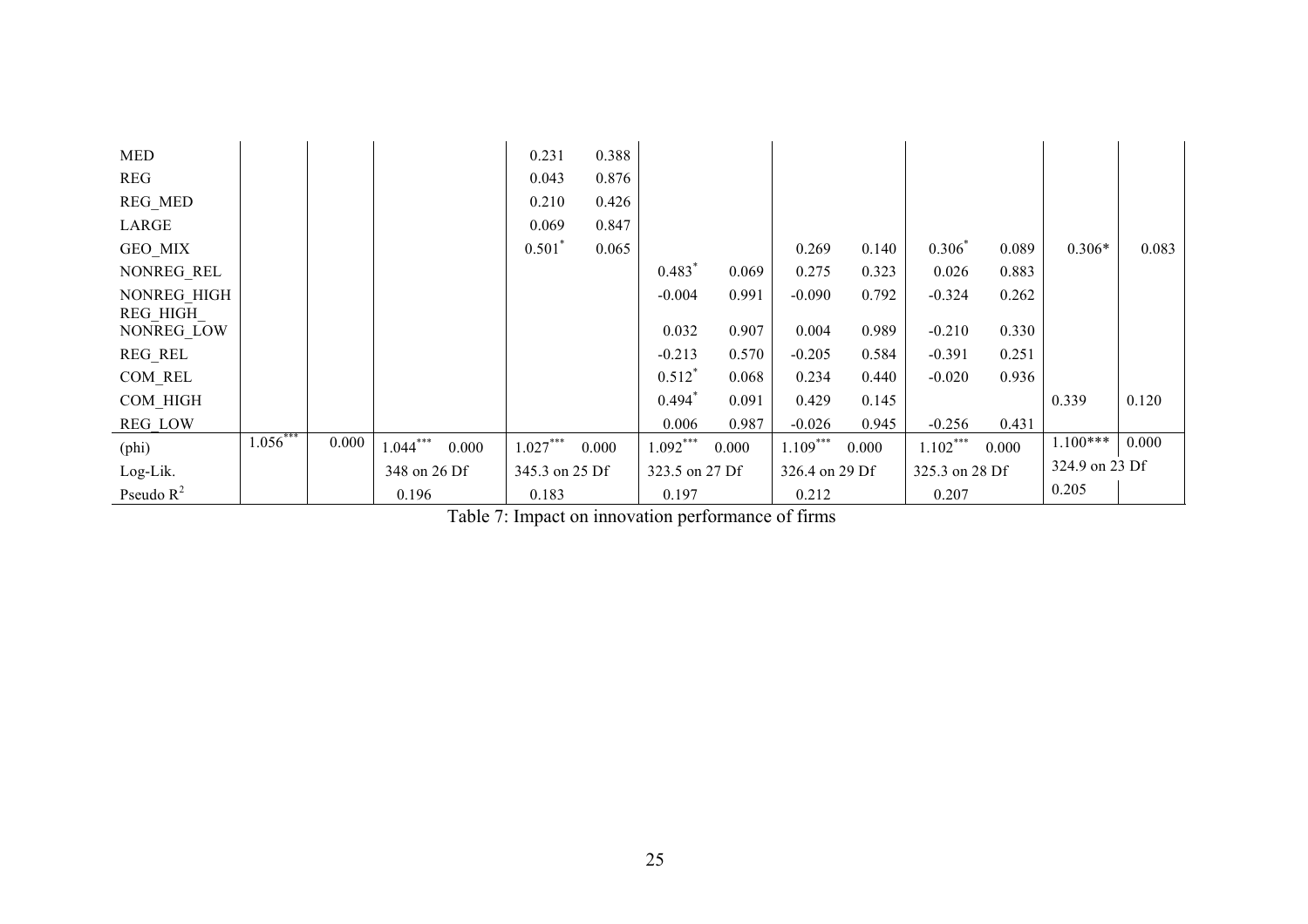## **References**

- Arndt, O. & Sternberg, R. (2000). Do manufacturing firms profit from intraregional innovation linkages? An empirical based answer. European Planning Studies, 8(4), 465-485.
- Azzalini, A. & Torelli, N. (2007). Clustering via nonparametric density estimation. Statistics and Computing, 17(1), 71-80.
- Balland, P.-A. (2011). Proximity and the evolution of collaborative networks: Evidence from R&D projects within the GNSS industry. Regional Studies, IFirst, 27.1.2011, DOI: 10.1080/00343404.2010.529121.
- Balland, P.-A., Suire, R., & Vicente, J. (2010). How do clusters/pipelines and core/periphery structures work together in knowledge processes? Evidence from the European GNSS technological field. Papers in Evolutionary Economic Geography, 10.08.
- Bathelt, H., Malmberg, A., & Maskell, P. (2004). Clusters and knowledge: Local buzz, global pipelines and the process of knowledge creation. Progress in Human Geography, 28(1), 31-56.
- Bin, R. D. & Risso, D. (2011). A novel approach to the clustering of microarray data via nonparametric density estimation. BMC Bioinformatics, 12(49).
- Boschma, R. A. (2005). Proximity and innovation: A critical assessment. Regional Studies, 39(1), 61-74.
- Breschi, S. & Lissoni, F. (2003). Mobility and social networks: Localised knowledge spillovers revisited. CESPRI Working Paper, No. 142.
- Broekel, T. & Boschma, R. (2011). Knowledge networks in the Dutch aviation industry - The proximity paradox. Journal of Economic Geography, doi:10.1093/jeg/lbr010.
- Cantner, U. & Graf, H. (2004). The network of innovators in Jena: An application of social network analysis. Research Policy, 35(4), 463-480.
- Cassiman, B., Colombo, M. G., Garrone, P., & Veugelers, R. (2005). The impact of M&A on the R&D process: An empirical analysis of the role of technological- and market-relatedness. Research Policy, 34(2), 195 - 220.
- Cribari-Neto, F. & Zeileis, A. (2010). Beta regression in R. Journal of Statistical Software, 34(2), 1-24.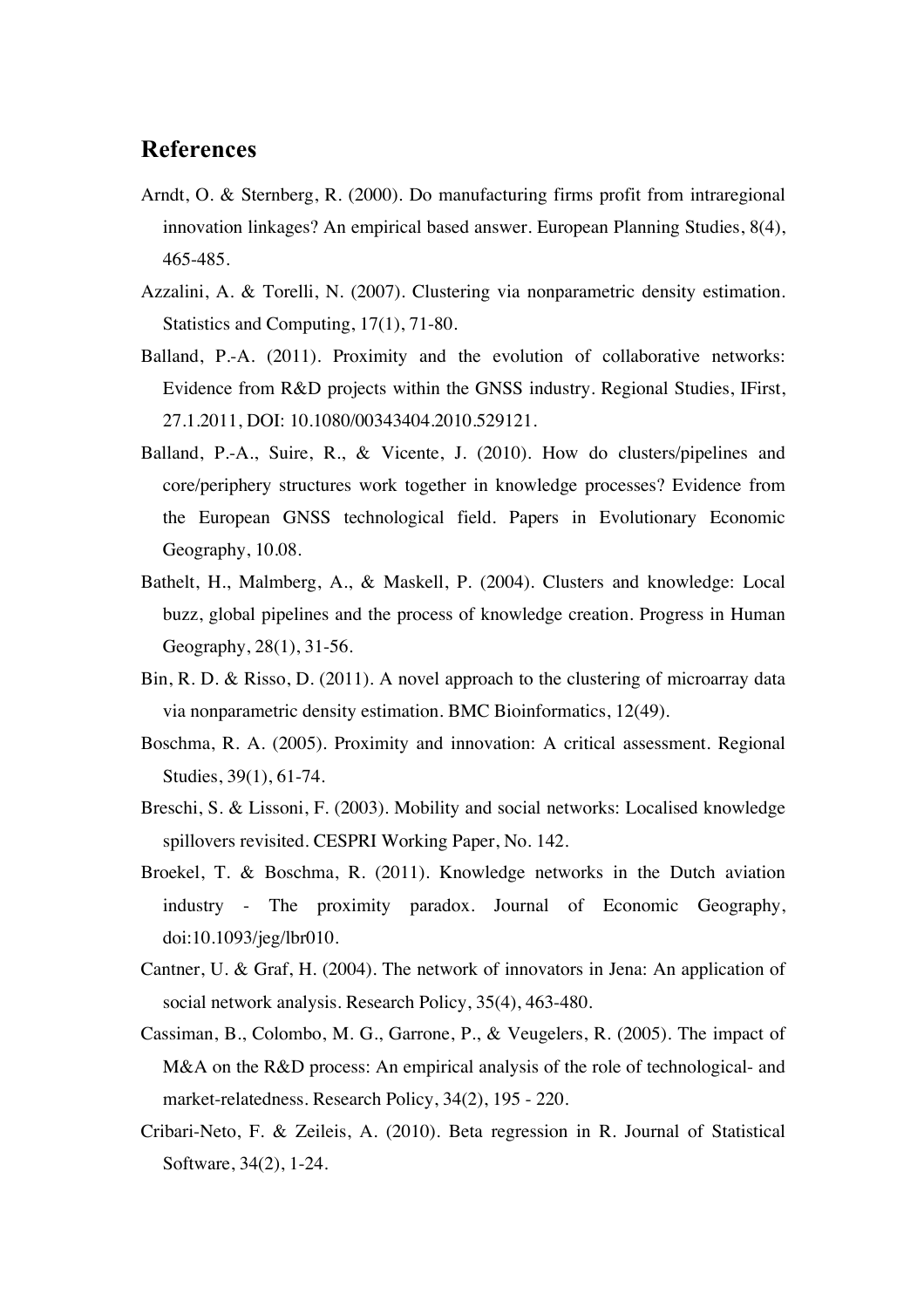- Ferrari, S. L. P. & Cribari-Neto, F. (2004). Beta Regression for modeling rates and proportions. Journal of Applied Statistics, 31(7), 799-815.
- Frenkel, A. & Schefer, D. (1998). Local milieu and innovations: Some empirical results. The Annals of Regional Science, 32, 185-200.
- Gluckler, J. (2007). Economic geography and the evolution of networks. Journal of Economic Geography, 7(5), 619-634.
- Graf, H. (2010). Gatekeepers in regional networks of innovation. Cambridge Journal of Economics, online access (doi:10.1093/cje/beq001).
- Kaufman, L. & Rousseeuw, P. J. (1990). Finding groups in data. John Wiley and Sons Ltd. West Sussex, England.
- Lazerson, M. H. & Lorenzoni, G. (1999). The firm that feed industrial districts: A return to the Italian source. Industrial and Corporate Change, 8(2), 235-266.
- Meyer-Krahmer, F. (1985). Innovation behaviour and regional indigenous potential. Regional Studies, 19(6), 523-534.
- Nooteboom, B. (2000). Learning and innovation in organizations and economics. Oxford University Press, Oxford.
- Nooteboom, B., Van Haverbeke, W., Duysters, G., Gilsing, V., & van den Oord, A. (2007). Optimal cognitive distance and absorptive capacity. Research Policy, 36, 1016-1034.
- Phelps, C. C. (2010). A longitudinal study of the influence of alliance network structure and composition of firm exploratory innovation. Academy of Management Journal, 53(4), 890-913.
- Ponds, R., van Oort, F., & Frenken, K. (2007). The geographical and institutional proximity of research collaboration. Papers in Regional Science, 86(3), 423-443.
- Powell, W. W., Walter, W., Koput, K. W., & Smith-Doerr, L. (1996). Interorganizational collaboration and the locus of innovation: Networks of learning in Biotechnology. Administrative Science Quarterly, 41(1).
- Singh, J. (2005). Collaborative networks as determinants of knowledge diffusion patterns. Management Science, 51(5), 756-770.
- Smithson, M. & Verkuilen, J. (2006). A better lemon squeezer? Maximum-Likelihood Regression with Beta-Distributed Dependent Variables. Psychological Methods, 11(1), 54-71.